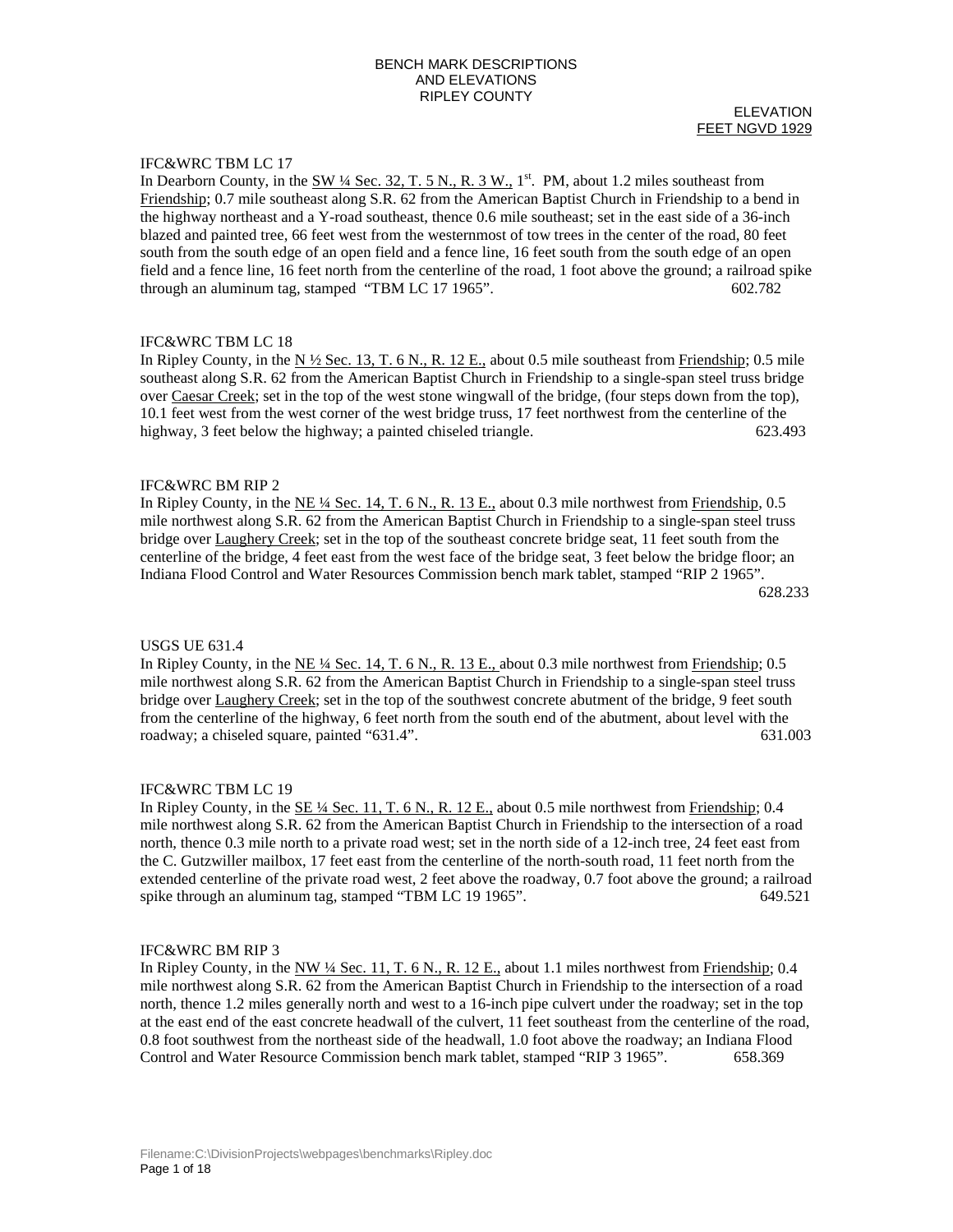# IFC&WRC TBM LC 20

#### ELEVATION FEET NGVD 1929

In Ripley County, in the  $S\frac{1}{2}$  Sec. 2, T. 6 N., R. 12 E., about 1.5 miles north-northwest from Friendship; 0.4 mile northwest along S.R. 62 from the American Baptist Church in Friendship to the intersection of a road north, thence 1.8 miles generally north and west to the David W. Gardner residence; set in the east side of a 20-inch trunk of a twin-trunked sycamore tree, 160 feet south from the centerline of the driveway to the farmhouse, 12 feet east from the centerline of the road, 2 feet above the roadway, 0.8 foot above the ground; a railroad spike through an aluminum tag, stamped "TBM LC 20 1965". 643.296

# IFC&WRC TBM LC 21

In Ripley County, in the SW ¼ Sec. 3, T. 5 N., R. 12 E., about 2.2 miles northwest from Friendship; 0.4 miles northwest along S.R. 62 from the American Baptist Church in Friendship to the intersection of a road north, thence 3.2 miles generally north and west to the Dr. Fischvogt residence; set in the west from the residence mailbox, 17 feet north from the centerline of the road, 4 feet above the roadway; 1.0 foot above the ground; a railroad spike through an aluminum tag, stamped "TBM LC 21 1965". 705.309

## IFC&WRC BM RIP 5

In Ripley County, in the NW ¼ Sec. 3, T. 6 N., R. 12 E., about 2.5 miles northwest from Friendship; 0.4 mile north west along S.R. 62 from the American Baptist Church in Friendship to the intersection of a road north, thence 3.6 miles generally north and west to a single-span steel truss bridge over Laughery Creek; set in the top of the southeast concrete wingwall of the bridge, 10 feet southwest from the centerline of the road, 2 feet southeast from the northwest face of the wingwall about level with the roadway; an Indiana Flood Control and Water Resources Commission bench mark tablet, stamped "RIP 5 1965". 674.874

# USGS BM 10 CH

In Ripley County, in the SW ¼ Sec. 34, T. 7 N., R. 12 E., about 3.0 miles northwest of Friendship; 0.4 mile north-west along S.R. 62 from the American Baptist Church in Friendship to the intersection of a road north, thence 4.0 miles generally north and west to a T-road west; set in the top of a concrete post, 50 feet south from the centerline of the road west, 20 feet east from the centerline of the road west, 20 feet east from the centerline of the north-south road, 4.9 feet northwest from a fence corner post in the west corner of a field, 5 feet above the roadway, 0.4 foot above the ground; a U.S. Geological Survey bench mark tablet, stamped "10 CH 1943 715". 714.428

## USGS RM

In Ripley County, in the <u>SE ¼ Sec. 33, T. 7 N., R. 12 E.</u>, about 3.1 miles northwest from Friendship; 0.4 mile northwest along S.R. 62 from the American Baptist Church in Friendship to the intersection of a road north, thence 4.1 miles generally north and west to a 2-span concrete arch bridge over Laughery Creek; set in the top at the south end of the west concrete guardrail base, 7 feet west from the centerline of the road, 0.2 foot north from the south end of the guardrail, 2 feet above the roadway; a chiseled square. 690.312

## IFC&WRC BM RIP 6

In Ripley County, in the  $\underline{\text{SE 4}}$  Sec. 33, T. 7 N., R. 12 E., about 3.1 miles northwest from Friendship; 0.4 mile northwest along S.R. 62 from the American Baptist Church in Friendship to the intersection of a road north, thence 4.1 miles generally north and west to a two-span concrete arch bridge over Laughery Creek; set in top at the north end of the west concrete guardrail, 17 feet south from the north end of the bridge, 7 feet west from the centerline of the bridge, 4 feet above the roadway; an Indiana Flood Control and Water Resources Commission bench mark tablet, stamped "RIP 6 1965". 693.603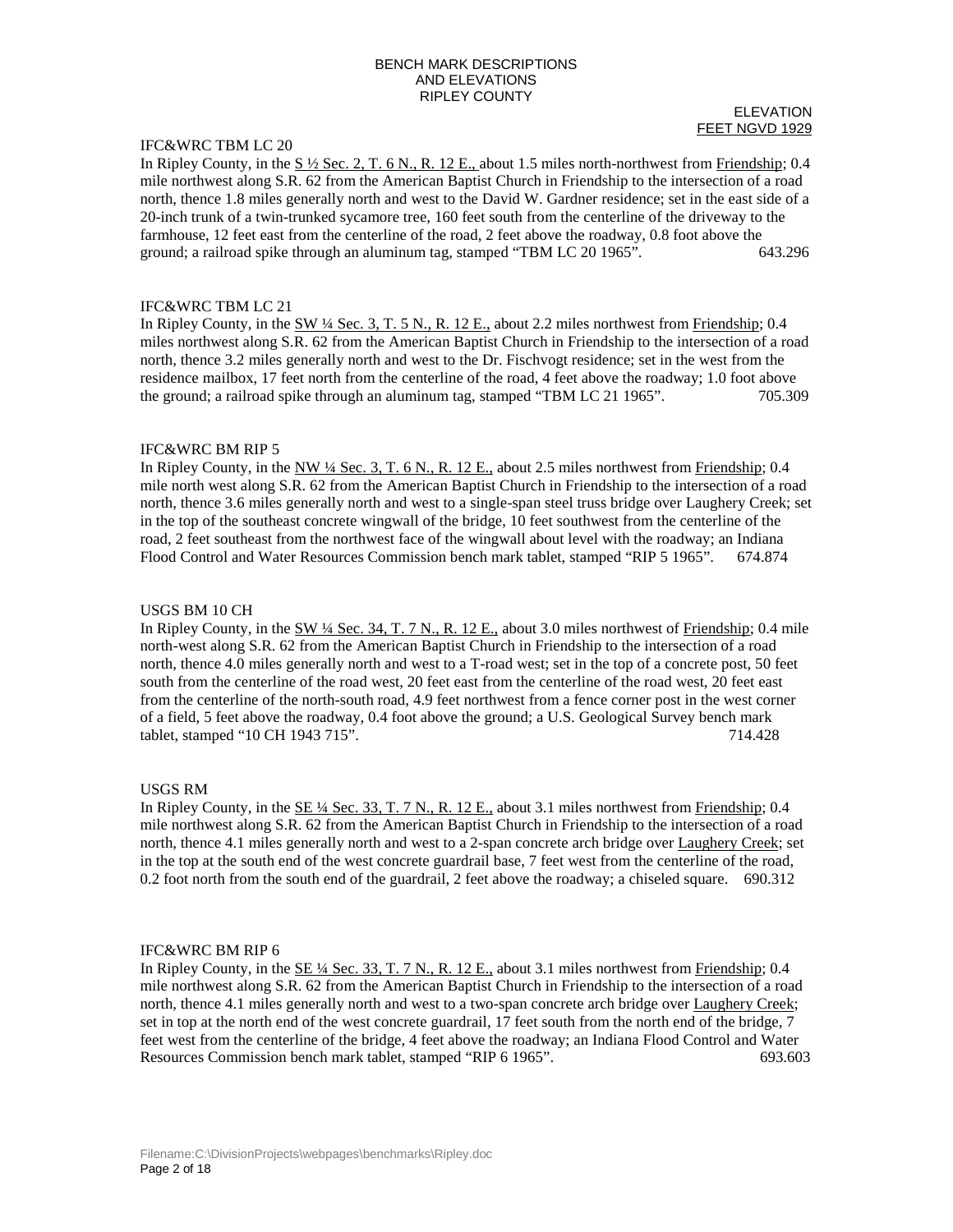# IFC&WRC TBM LC 22

ELEVATION FEET NGVD 1929

In Ripley County, in the  $S\frac{1}{2}$  Sec. 33, T. 7 N., R. 12 E., about 3.6 miles northwest from Friendship; 0.4 mile north-west along S.R. 62 from the American Baptist Church in Friendship to the intersection of a road north, thence 4.2 miles generally north and west to the junction of an east-west road, thence 0.6 mile west and north to a 32-foot concrete and steel bridge over Turkey Creek; set in the top of the west concrete wingwall of the bridge, 11 feet southwest from the centerline of the road, 2 feet east from the west end of the wingwall, 2 feet below the roadway; a painted chiseled triangle. 698.388

# IFC&WRC BM RIP 7

In Ripley County, in the  $\frac{NW \frac{1}{4} \text{ Sec. 33, T. 7 N.}}{R. 12 E.}$  about 3.8 miles northwest from Friendship; 0.4 mile northwest along S.R. 62 from the American Baptist Church in Friendship to the intersection of a road north, thence 4.2 miles generally north and west to the junction with an east-west road, thence 0.8 mile west and north to a ford across Laughery Creek at a bend in the road north; set in the top of a concrete post, 50 feet south from the Otto Rose mailbox, 38 feet south from the centerline of the bend in the road, 37 feet southeast from a swinging foot bridge over the creek, 0.3 foot above the ground; an Indiana Flood Control and Water Resources Commission bench mark tablet, stamped "RIP 7 1965". 689.207

# IFC&WRC TBM LC 23

In Ripley County, in the E  $\frac{1}{2}$  Sec. 32, T. 7 N., R. 12 E., about 4.2 miles northwest from Friendship; 0.4 mile northwest along S.R. 62 from the American Baptist Church in Friendship to the intersection of a road north, thence 4.2 miles generally north and west to the junction with an east-west road, thence 1.8 miles generally west and north to a T-road southwest (300 East), thence 0.8 mile generally south to the junction with an east-west crossroad; set in the north side of transformer power pole No. VB 60E 973 37, 16 feet north from the centerline of the east-west road, 15 feet west from the centerline of the road north, 0.5 foot above the ground; a railroad spike through an aluminum tag, stamped "TBM LC 23 1965". 712.254

## IFC&WRC BM RIP 8 1965

In Ripley, County, in the NW  $\frac{1}{4}$  Sec. 32, T. 7 N., R. 12 E., about 4.7 miles northwest from Friendship; 0.4 mile northwest along S.R. 62 from the American Baptist Church in Friendship to the intersection of a road north, thence 4.2 miles generally north and west to the junction with an east-west road, thence 1.8 miles generally west and north to a T-road southwest (300 East Road), thence 0.8 mile generally south to the junction with an east-west road, thence 0.6 mile west to a bend in the road north and a ford across Laughery Creek; set in the top of a road north, 30 feet north from the centerline of the east-west road, 3 feet south from a fence line, 8 feet above the roadway, 0.4 foot above the ground; an Indiana Flood Control and Water Resources Commission bench mark tablet, stamped "RIP 8 1965". 719.045

# IFC&WRC TBM LC 23A

In Ripley County, in the NW ¼ Sec. 32, T. 4 N., R. 12 E., 4.2 miles southeast of Versailles; 4.5 miles generally southeast along S.R. 129 from its junction with U.S. 421 in Versailles to the junction of a T-road east, thence 0.95 mile northeast to the junction of a T-road southeast, set in the southwest side of a 21-inch ash tree, 150 feet southeast from the centerline of the road, 34 feet north from the centerline of the gravel T-road, 2.0 feet southwest of a fence line, 5.0 feet above the roadway, 1.5 feet above ground, a railroad spike driven through an aluminum tag, stamped "TBM LC 23A." 715.795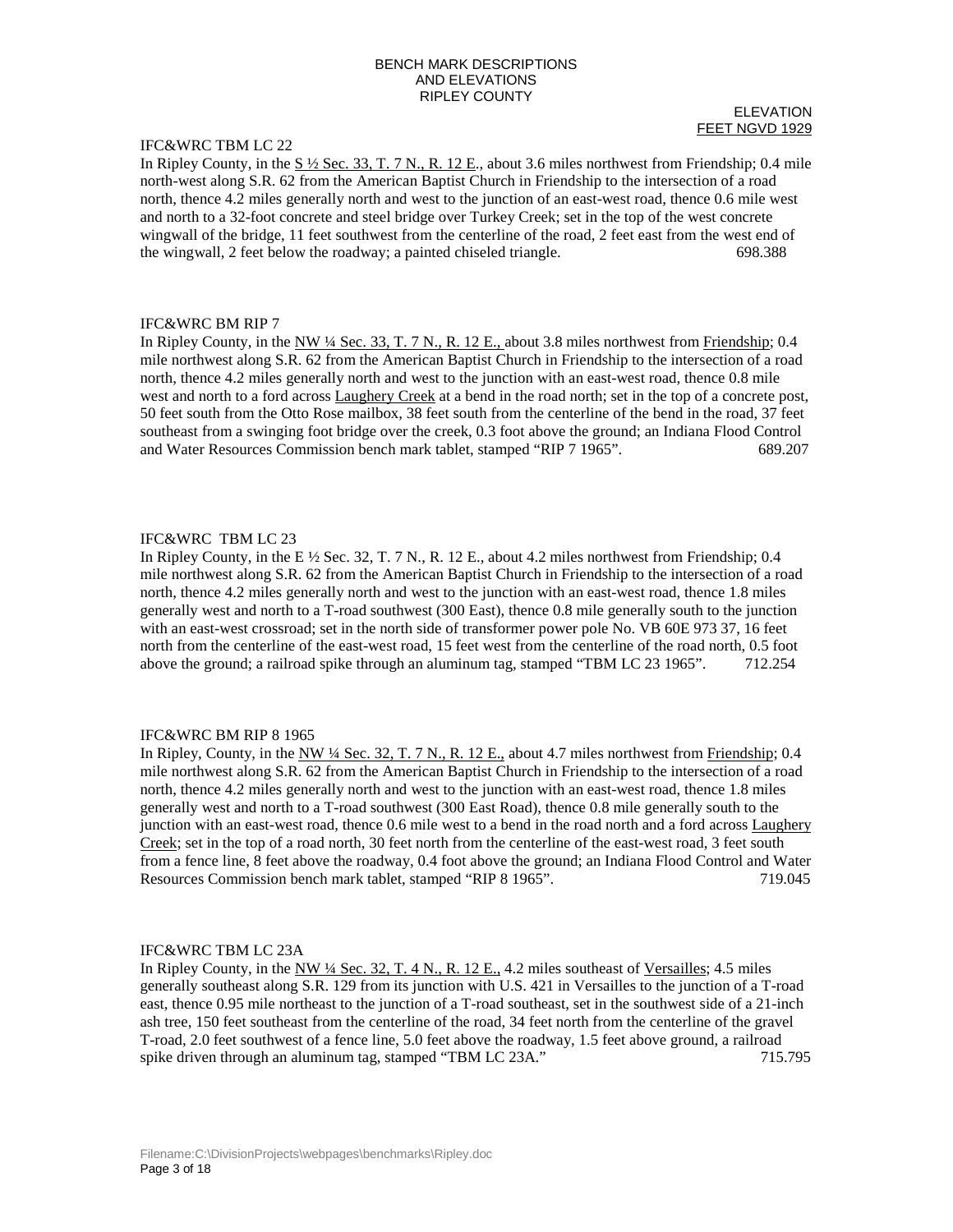# IFC&WRC TBM LC 24

#### ELEVATION FEET NGVD 1929

In Ripley County, in the  $SE\frac{1}{4}$  Sec. 3, T. 7 N., R. 12 E., about 4.2 miles south-southeast from Versailles; 4.5 miles generally south-southeast along S.R. 129 from its junction with U.S. 421 in Versailles to a T-road east; set in the top near the center of a 4-foot concrete headwall for a 14-inch pipe under the road, 41 feet east from the centerline of the highway, 29 feet north from the centerline of the road east, 5 feet below the highway; a painted chiseled triangle. 926.180

## IFC&WRC BM RIP 9

In Ripley County, in the NW ¼ Sec. 31, T. 7 N., R. 12 E., about 3.7 miles south-southeast from Versailles, 3.9 miles south-southeast along S.R. 129 from its junction with U.S. 421 in Versailles to a small creek under the highway; set in the top of a concrete post, 350 feet northwest from the creek, 60 feet northeast from the centerline of the highway, 2 feet southwest from a fence line and a highway right-or-way marker, 0.8 foot northeast from a painted steel witness road, 0.5 foot above the ground; an Indiana Flood Control and Water Resources Commission bench mark tablet, stamped "RIP 9 1965". 952.230

## IFC&WRC TBM LC 25

In Ripley County, in the SW 1/4 Sec. 30, T. 7 N., R. 12 E., about 3.1 miles south-southeast from Versailles; 3.2 miles south-southeast along S.R. 129 from its junction with U.S. 421 in Versailles to a private road east (Paul O. Fisk residence); set in the top at the center of a 6-foot concrete headwall for a 24-inch pipe under the highway, 25 feet east from the centerline of the highway, 20 feet north from the centerline of the private road east, 2 feet below the highway; a painted chiseled triangle. 978.218

## IFC&WRC TBM LC 27

In Ripley County, in the NW ¼ Sec. 29, T. 7 N., R. 12 E., about 2.5 miles south-southeast from Versailles; 2.6 miles south-southeast along S.R. 129 from its junction with U.S. 421 in Versailles to an east-west crossroad (300 South Road), thence 0.7 mile east; set in the west side of an 18-inch tree, 39.1 feet southeast from a transformer power pole, 19 feet south from the centerline of the road, 0.7 foot above the ground, about level with the roadway; a railroad spike through an aluminum tag, stamped "TBM LC 27 1965". 845.619

## IFC&WRC BM RIP 10

In Ripley County, in the SW 1/4 Sec. 20, T. 7 N., R. 12 E., about 2.3 miles south-southeast from Versailles; 2.6 miles south-southeast along S.R. 129 from its junction with U.S. 421 in Versailles to an east-west crossroad (300 South Road), thence 1.3 miles east and north to the Blaine Burchett residence; set in the top of a concrete post, 70 feet south of the residence mailbox, 10 feet east from the centerline of the road, 6 feet south from the transformer power pole No. VP 34E 51-6, 0.3 foot above the ground, an Indiana Flood Control and Water Resources Commission benchmark tablet, stamped "RIP 10 1965". 735.531

## IFC&WRC TBM LC 28

In Ripley County, in the NW ¼ Sec. 19, T. 7 N., R. 12 E., about 1.8 miles southeast from Versailles; 1.8 miles south-southeast along S.R. 129 from its junction with U.S. 421 in Versailles to a 24-inch pipe culvert under the highway, set in the top near the center of the 8-foot headwall for the culvert, 30 feet southwest from the centerline of the highway, 6 feet below the highway; a painted chiseled triangle. 975.387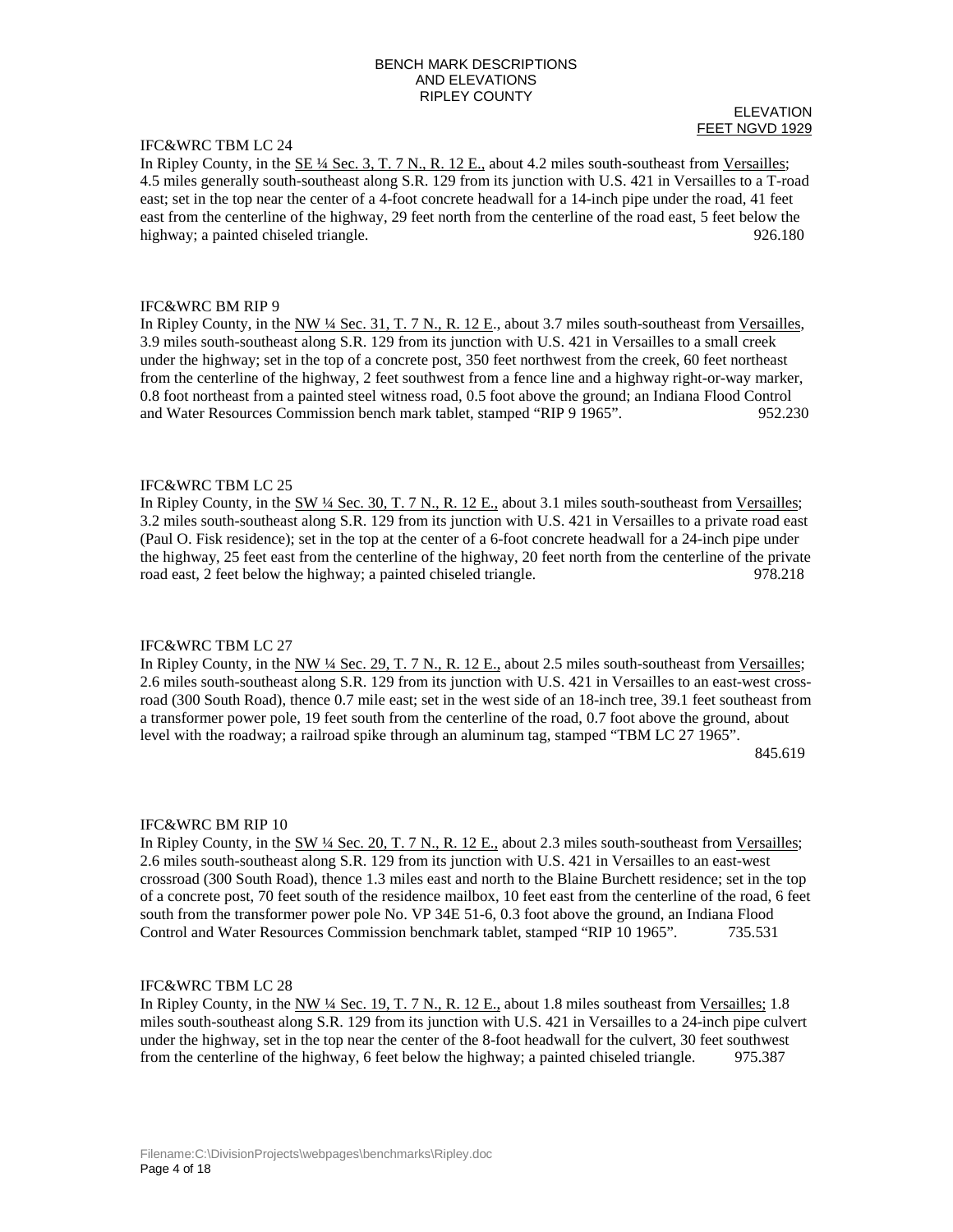# IFC&WRC BM RIP 12

ELEVATION FEET NGVD 1929

In Ripley County, in the  $E\frac{1}{2}$  Sec. 13, T. 7 N., R. 11 E., about 0.9 mile southeast from Versailles; 0.9 mile generally southeast along S.R. 129 from its junction with U.S. 421 in Versailles to a 12-foot concrete box culvert under the highway; set in the top at the northwest end of the concrete headwall for the culvert, 70 feet northeast from the centerline of the highway, 12 feet below the highway, 0.7 foot southeast from the northwest end of the headwall; an Indiana Flood Control and Water Resources Commission bench mark tablet,, stamped "RIP 12 1965". 953.267

## IFC&WRC TBM LC 29

In Ripley County, in the  $N \frac{1}{2}$  Sec. 13, T. N., R. 11 E., about 0.3 mile south from Versailles; 0.3 mile southeast along S.R. 129 from its junction with U.S. 421 in Versailles to a T-road north; set in the top at the center of a 4-foot concrete headwall for a 12-inch pipe under the roadway in the northeast quarter of the junction, 35 feet north from the centerline of the junction, 35 feet north from the centerline of the highway, 30 feet east from the centerline of the road north, 4 feet below the highway; a painted chiseled triangle. 966.543

## IFC&WRC TBM LC 30

In Ripley County, in the SE 1/4 Sec. 12, T. 7 N., R. 11 E., about 0.5 mile southeast from Versailles, 0.6 mile southeast along U.S. 50 from its junction with U.S. 421 in Versailles to a small stream under the highway; set in the southeast side of an 18-inch trunk of a twin-trunked oak tree, 80 feet southeast from the stream, 70 feet southwest from the centerline of U.S. 50, 7 feet below the highway, 1 foot above the ground; a railroad spike through an aluminum tag, stamped "TBM LC 30 1965". 825.410

## IFC&WRC BM RIP 13

In Ripley County, in the SW ¼ Sec. 7, T. N., R. 12 E., about 1.0 mile southeast from Versailles, 1.2 miles southeast along U.S. 50 from its junction with U.S. 421 in Versailles to a 3-span concrete arch bridge over Laughery Creek; set in the top at the east end of the north concrete guardrail, 14 feet north from the centerline of the highway, 3 feet above the highway, 2 feet west from the east end of the guardrail; an Indiana Flood Control and Water Resources Commission bench mark tablet, stamped "RIP 13 1965". 779.332

## IFC&WRC BM RIP 14

In Ripley County, in the  $W \frac{1}{2}$  Sec. 7, T. 7 N., R. 12 E., about 0.6 mile east from Versailles; 1.2 miles southeast along U.S. Highway 50 from its junction with U.S. 421 in Versailles, to the entrance to the Versailles State Park, thence 0.5 mile north to a single-span covered bridge over Laughery Creek; set in the top of the southwest stone wingwall of the bridge, 14 feet south from the centerline of the bridge, 3 feet below the bridge floor, 0.8 foot northwest from the southeast face of the wingwall; an Indiana Flood Control and Water Resources Commission bench mark tablet, stamped "RIP 14 1965". 766.468

## IFC&WRC TBM LC 31

In Ripley County, in the NW ¼ Sec. 7, T. 7 N., R. 12 E., about 0.5 mile east from Versailles; 1.2 miles southeast along U.S. 50 form its junction with U.S. 421 in Versailles to the entrance to the Versailles State Park, thence 0.9 mile north to a Y-road junction, thence 0.1 mile northwest to a wooden bridge over a small stream; set in the east side to a wooden bridge over a small stream; set in the east side of a 12-inch locust tree, 60 feet east from the bridge, 15 feet north from the centerline of the road, 0.7 foot above the ground, about level with the roadway; a railroad spike through an aluminum tag, stamped "TBM LC 31 1965". 766.038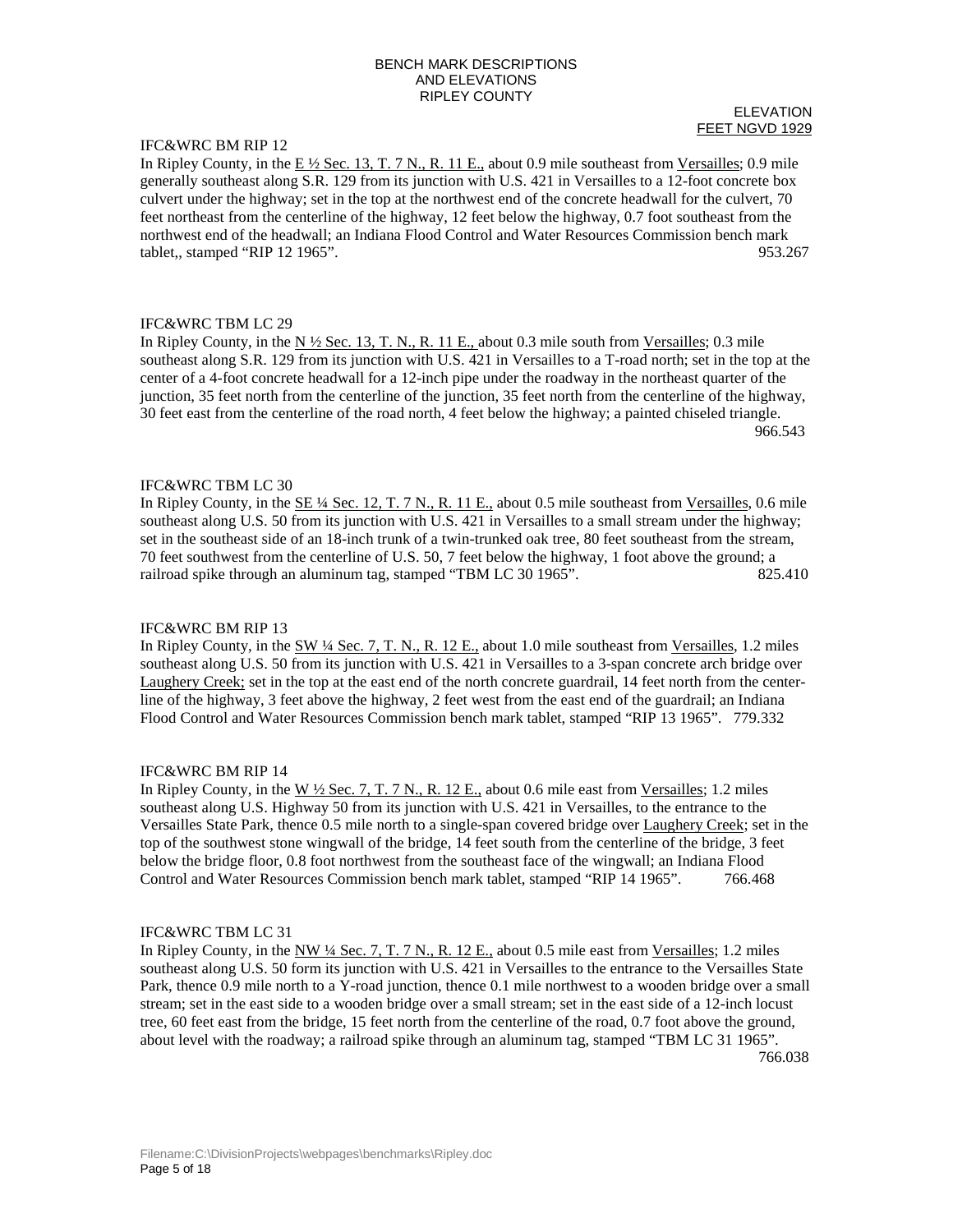# USGS RM 1

#### ELEVATION FEET NGVD 1929

In Ripley County, in the  $SE\frac{1}{4}$  Sec. 1, T. 7 N., R. 11 E., about 0.5 mile north from Versailles; 1.2 miles southeast along U.S. 50 from its junction with U.S. 421 in Versailles to the entrance to the Versailles State Park, thence 0.9 mile north to a Y-road junction northwest, thence 0.5 mile northwest to the park lake dam; set on the top of the north edge of the north wingwall of the dam, 7 feet east from the staff gage section (23.35-40.00) bolted to a utility pole; a chiseled line. 795.547

### USGS RM 2

In Ripley County, in the  $\underline{\mathbf{Se}}$  1/4 Sec. 1, T. 7 N., R. 11 E., about 0.5 mile north from Versailles; 1.2 miles southeast along U.S. 50 from its junction with U.S. 421 in Versailles to the entrance tot he Versailles State Park, thence 0.9 mile north to a Y-road junction northeast, thence 0.5 mile northwest tot he park lake dam; set on the top of the north edge of the north wingwall of the dam, 3 fee east from the staff gage section (23.35-40.00) bolted to a utility pole; a chiseled line. 794.146

#### USGS RM 4

In Ripley County, in the SE 1/4 Sec. 1, T. 7 N., R. 11 E., about 0.5 mile north from Versailles; 1.2 miles southeast along U.S. 5o from its junction with U.S. 421 in Versailles to the entrance to the Versailles State Park, thence 0.9 mile north to a Y-road junction northwest, thence 0.5 mile northwest of the park lane dam; set in the top of the left upstream wingwall from the dam, 8 feet northwest from a gage valve, 0.6 foot east from the west top edge of the levee, 0.6 foot above the ground; a U.S. Geological Survey gaging station tablet. 806.321

#### IFC&WRC BM RIP 15

In Ripley County, in the SW ¼ Sec. 6, T. 7 N., R. 12 E., about 1.0 mile northeast from Versailles; 1.2 miles southeast along U.S. 50 from its junction with U.S. 421 in Versailles to the entrance to the Versailles State Park, thence 1.5 miles generally north along the winding road to a single-span concrete bridge over Falling Timber Creek; set in the top of the southwest concrete bridge seat, 17 feet west from the centerline of the road, 1 foot east from the west end of the bridge seat, 2 feet below the sidewalk; an Indiana Flood Control and Water Resources Commission bench mark tablet, stamped "RIP 15 1965". 796.624

#### IFC&WRC TBM LC 32

In Ripley County, in the NW  $\frac{1}{4}$  Sec. 6, T 7 N., R. 12 E., about 5.5 miles southwest from Milan; 5.4 miles west and southwest along Milan Road from its junction with S.R. 101 in Milan, to the junction with a north-south road (Delaware Road), thence 0.9 mile southwest to the gate at the Versailles State Park Boundary; set in the west side of a 12-inch tree, 180 feet west from the gate, 30 feet south from the centerline of the road, 30 feet southeast from a utility pole, 3 feet below the roadway, 1 foot above the ground; a railroad spike through an aluminum tag, stamped "TBM LC 32 1965". 935.380

## IFC&WRC TBM LC 33

In Ripley County, in the SW ¼ Sec. 32, T. 8 N., R. 12 E., about 5.0 miles southwest from Milan; 5.4 miles west and southwest along Milan Road from its junction with S.R. 101 in Milan to the junction with a northsouth road (Delaware Road), thence 0.2 mile south; set in the east side of a 50-inch tree, 35 feet east from the centerline of the road, 1 foot above the roadway, 1 foot above the ground; a railroad spike through an aluminum tag, stamped "TBM LC 33 1965". 970.764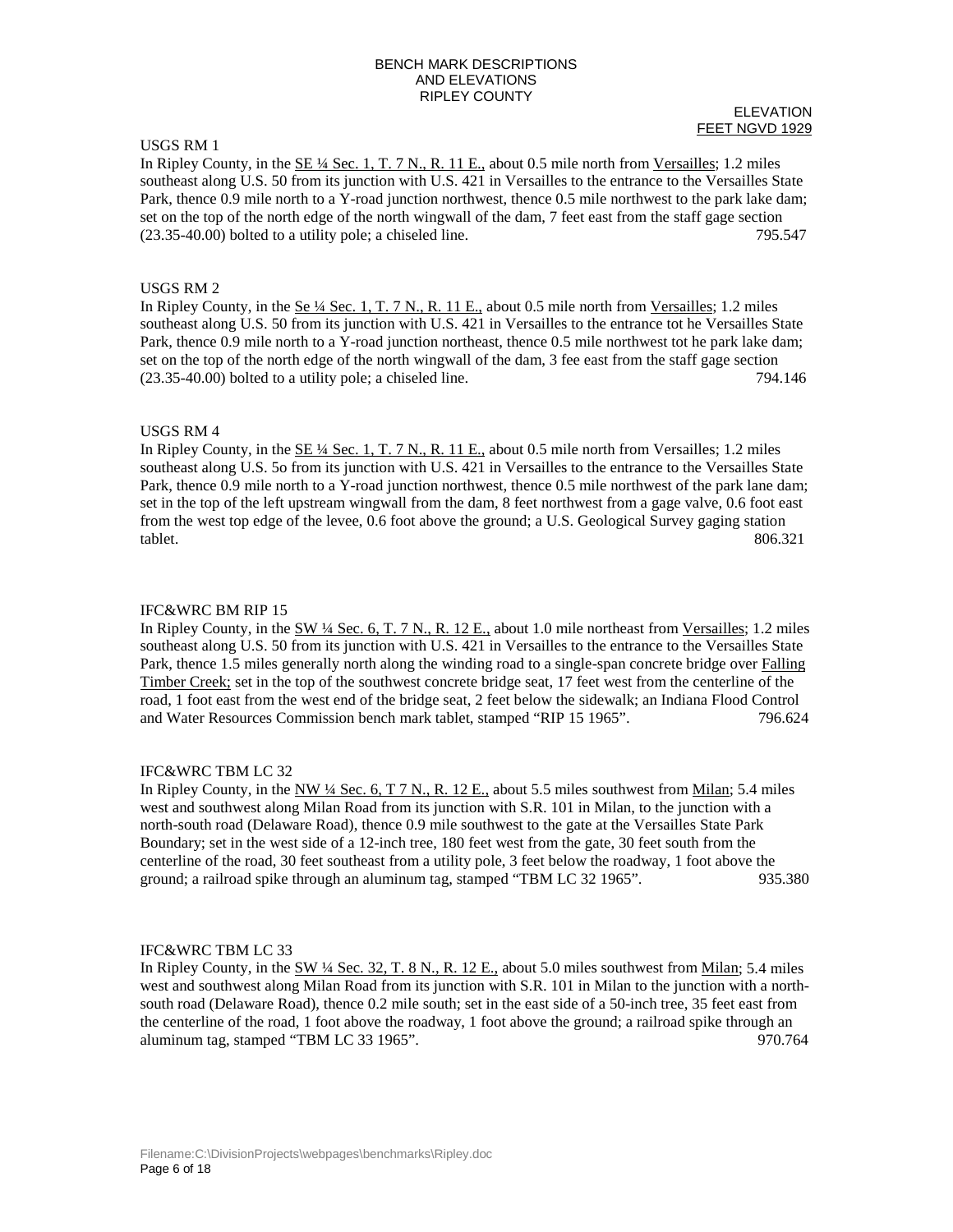# IFC&WRC TBM LC 34

#### ELEVATION FEET NGVD 1929

In Ripley County, in the SW ¼ Sec. 29, T. 8 N., R. 12 E., 4.6 miles west-southwest from Milan; 5.4 miles west and southwest along Milan Road from its junction with S.R. 101 in Milan to the junction with a northsouth road (Delaware Road), thence 0.7 mile northeast to a small creek under the road; set in the west side of an 18-inch tree on a fence line, 10 feet east from the centerline of the road; 0.5 foot above the roadway, 1 foot above the ground; a railroad spike through an aluminum tag, stamped "TBM LC 34 1965". 955.914

### IFC&WRC TBM LC 35

In Ripley County, in the  $N \frac{1}{2}$  Sec. 29, T. 8 N., R. 12 E., about 4.5 miles west from Milan; 3.2 miles west along Milan Road from its junction with S.R. 101 in Milan, to where Milan Road turns southwest at a road west (300 North Road), thence 1.1 miles west to a northeast-southwest T-road (Delaware Road); set in the west side of power pole No. VA 105 N 97 W 74, 40 feet west from the centerline of the northeastsouthwest road, 20 feet north from the centerline of the road west, 0.7 foot above the ground; a railroad spike through an aluminum tag, stamped "TBM LC 35 1965." 981.902

### IFC&WRC TBM LC 36

In Ripley County, in the N ½ Sec. 30, T. 8 N., R. 12 E., about 5.5 miles west from Milan; 3.2 miles west along Milan Road from its junction with S.R. 101 in Milan, to where Milan Road turns southwest at a road west (300 North Road), thence 1.1 miles west to a northeast-southwest T-road west (275 North Road), thence 0.3 mile southwest to a T-road west (275 North Road), thence 0.9 mile west to a turn north (150 East Road) and a private road south; set in the northwest side of a 12-inch pine tree, 35 feet east from the centerline of the private road, 35 feet south from the centerline of the road east, 0.5 foot above the ground; a railroad spike through an aluminum tag, stamped "TBM LC 36 1965". 976.351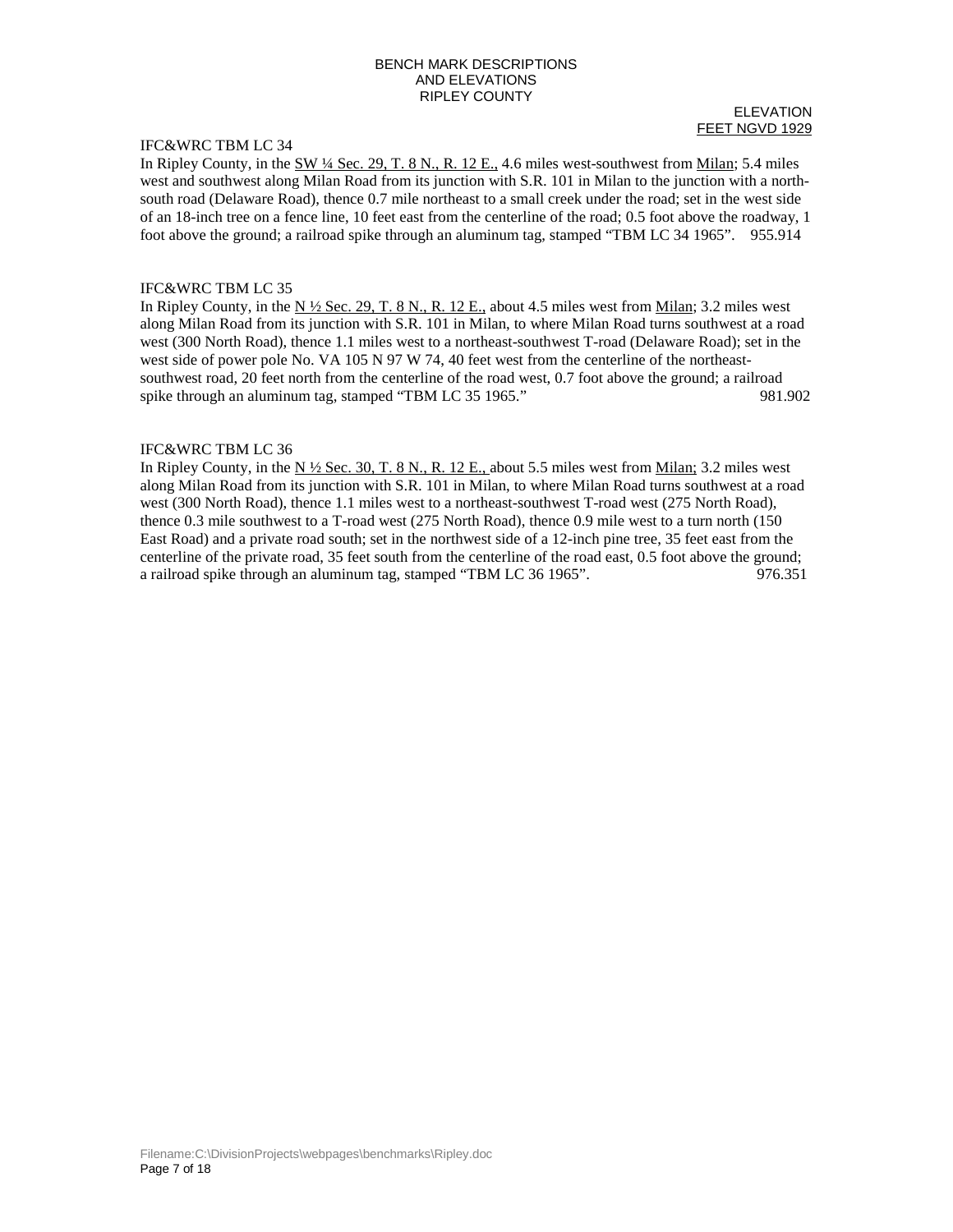ELEVATION FEET NGVD 1929

# IFC&WRC TBM LC 37

In Ripley County, in the  $E\frac{1}{2}$  Sec. 19, T. 8 N., R. 12 E., about 1.7 miles southwest from Delaware; 0.6 mile west along S.R. 350 from the general store in Delaware to a north-south crossroad (250 East Road), thence 1.5 miles south to a east-west crossroad (350 North Road), thence 0.5 mile west to a bend in the road south and a private road north; set in the southwest side of a 19-inch oak tree, 60 feet north from the extended centerline of the road east, 30 feet west from the center of the private road, 0.7 foot above the ground, a rail road spike through an aluminum tag, stamped "TBM LC 37 1965". 965.829

## IFC&WRC TBM LC 38

In Ripley County, in the NW  $\frac{1}{4}$  Sec. 20, T. 8 N., R. 12 E., about 1.4 miles southwest from Delaware; 0.6 mile west along S.R. 350 from the general store in Delaware to a north-south crossroad (250 East Road), thence 1.3 miles south to a 7 foot concrete headwall for a 24-inch pipe culvert under the road; set in the top at the south end of the east headwall, 10 feet east from the centerline of the road, 2 feet north from the south end of the headwall, 1 foot below the roadway; a painted chiseled triangle. 952.181

#### USC&GS BM U 93

In Ripley County, in the SW 1/4 Sec. 17, T. 8 N., R. 12 E., 0.8 mile southwest from Delaware; 0.6 mile west along State Road 350 from the general store in Delaware to a north-south crossroad (250 East Road), thence 0.7 mile south to the crossing of the Baltimore and Ohio Railroad; set in the top of a concrete post in the southeast quarter of the junction; 50 feet east from the centerline of the road, 40 feet south from the south rail of the track; 4 feet west from a power pole, level with the ground; a U.S. Coast and Geodetic Survey bench mark tablet, stamped "U 93 1938". 959.598

## IFC&WRC TBM LC 39

In Ripley County, in the SE ¼ Sec. 18, T. 8 N., R. 12 E., about 1.3 miles southwest from Delaware; 0.6 mile west along S.R. 350 from the general store in Delaware to north-south crossroad (250 East Road), thence 0.5 mile south to a T-road west, thence 0.6 mile west to a T-road south, thence 0.1 mile south to the crossing of the Baltimore and Ohio Railroad; set in the north side of a power pole in the southwest quarter of the junction, 40 feet south from the south rail, 30 feet west from the centerline of the road, 0.5 foot above the ground; a railroad spike through an aluminum tag, stamped "TBM LC 39 1965". 951.243

#### USC&GS BM S 93 RESET

In Ripley County, in the S  $\frac{1}{2}$  Sec. 13, T. 8 N., R. 11 E., about 2.0 miles east from Osgood; 2.4 miles east along the Baltimore and Ohio Railroad from the station in Osgood to a 600-foot plate girder bridge over Laughery Creek; set in the top of the south concrete wall of the U-shaped abutment at the west end of the bridge, 10 feet east from the west end of the abutment, 5 feet south from the south rail, 1 foot below the rail; a U.S. Coast and Geodetic Survey bench mark tablet, stamped "S 93 RESET 1948". 934.564

# IFC&WRC TBM LC 40

In Ripley County, in the  $N \frac{1}{2}$  Sec. 13, T. 8 N., R. 11 E., 2.0 miles east-northeast from Osgood; 2.3 miles generally northeast along S.R. 350 from its junction with U.S. 421 in Osgood to a T-road east (Base Road), thence 0.7 mile east and south to a gravel road east, thence 0.3 mile east to a foot bridge over Laughery Creek; set in the south side of a 22-inch tree, 40 feet west from the west end of the bridge, 10 feet south from the centerline of the road, 3 feet below the roadway, 0.6 foot above the ground; a railroad spike through an aluminum tag, stamped "TBM LC 40 1965". 846.839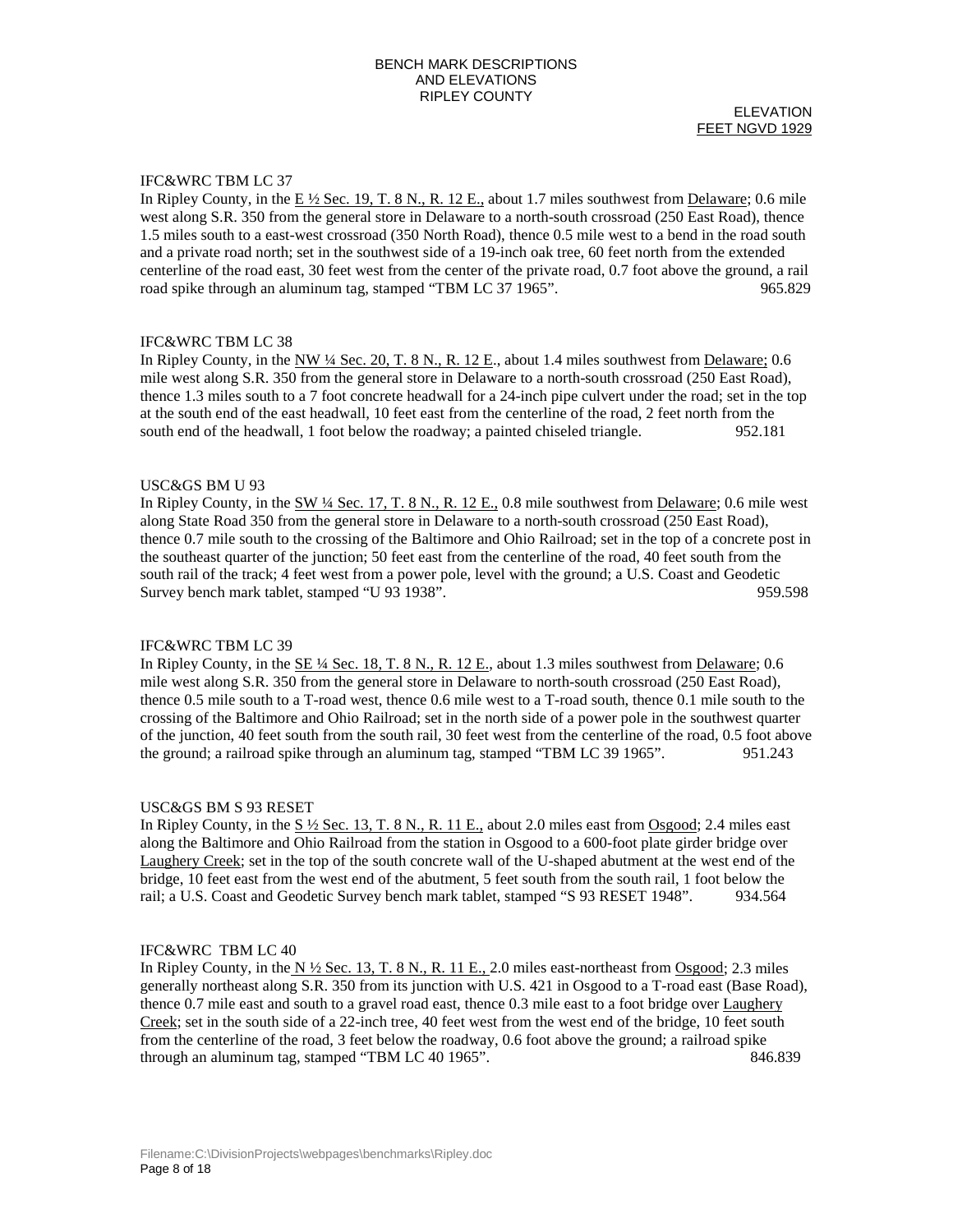# IFC&WRC TBM LC 41

ELEVATION FEET NGVD 1929

In Ripley County, in the SW ¼ Sec. 12, T. 8 N., R. 11 E., about 2.0 miles northeast from Osgood; 2.3 miles generally northeast along S.R. 350 from its junction with U.S. 421 in Osgood to a single-span concrete bridge over Plum Creek; set in the top of the southeast concrete wingwall, 20 feet south from the centerline of the highway, 2 feet north from the south end of the wingwall, level with the sidewalk; a painted chiseled triangle. 861.205

### ISHC BM RIP S 14

In Ripley County, in the  $\underline{SW\ \text{4}$  Sec. 12, T. 8 N., R. 11 E., about 2.2 miles northeast from  $\underline{Osgood}$ ; 2.5 miles generally northeast along S.R. 350 from its junction with U.S. 421 in Osgood to a single-span concrete bridge over Laughery Creek; set in the top of the northwest concrete wingwall, 17.3 feet north from the centerline of the highway, 5.2 feet south from the north end and 0.6 foot east from the west face of the wingwall, 0.5 foot above the roadway, level with the sidewalk; an Indiana State Highway Commission bench mark tablet, stamped "RIP S 14".  $862.224$ 

#### IFC&WRC TBM LC 42

In Ripley County, in the SE ¼ Sec. 12, T. 8 N., R. 11 E, about 2.0 miles west from Delaware; 1.9 miles along S.R. 350 from the general store in Delaware to a T-road northwest, thence 0.2 mile northwest to a bend in the road northeast and a private road northwest; set in the northwest side of an 11-inch walnut tree, 15 feet northwest from the extended centerline of the road northwest from the extended centerline of the road northeast, 10 feet southwest from the centerline of the private road (M.J. Rutherford residence), 0.7 ft. above the ground; a railroad spike through an aluminum tag, stamped "TBM LC 442 1965". 909.480

#### IFC&WRC BM RIP 16

In Ripley County, in the NE ¼ Sec. 12, T. 8 N., R. 11 E., about 2.0 miles west-northwest from Delaware; 1.9 miles west along S.R. 350 from the general store in Delaware to a T-road northwest, thence 0.9 mile generally northwest and northeast to a private road west; set in the top of a concrete post, 15 feet northwest from the extended centerline of gravel road leading south, 20 southwest from the centerline of the private road west, 5 feet east from a power pole, 0.2 foot above the ground; an Indiana Flood Control and Water Resources Commission bench mark tablet, stamped "RIP 16 1965". 965.417

#### IFC&WRC TBM LC 43

In Ripley County, in the W  $\frac{1}{2}$  Sec. 6, T. 8 N., R. 12 E., about 2.0 miles northwest from Delaware to a Troad northwest, thence 1.5 mile generally northwest and northeast to the junction with an east-west road; set in the east side of a 14-inch tree in the southwest quarter of the intersection, 40 feet west from the extended center line of the road south, 20 feet south from the centerline of the east-west road, 2 feet above the roadway, 0.7 foot above the ground; a railroad spike through an aluminum tag, stamped "TBM LC 43 1965". 945.327

#### IFC&WRC BM RIP 17

In Ripley County, in the NE ¼ Sec. 1, T. 8 N., R. 11 E., about 2.6 miles northwest from Delaware; 1.9 miles west along S.R. 350 from the general store in Delaware to a T-road northwest, thence 1.5 miles generally north to the junction with an east-west road, thence 0.6 mile west to a 26-foot bridge over a small stream; set in the top of the west concrete and stone wingwall of the bridge, 10 feet southwest from the centerline of the road, 3 feet west from the northwest end of the steel guardrail, 0.5 foot below the roadway; an Indiana Flood Control and Water Resources Commission bench mark tablet, stamped "RIP 17 1965". 855.132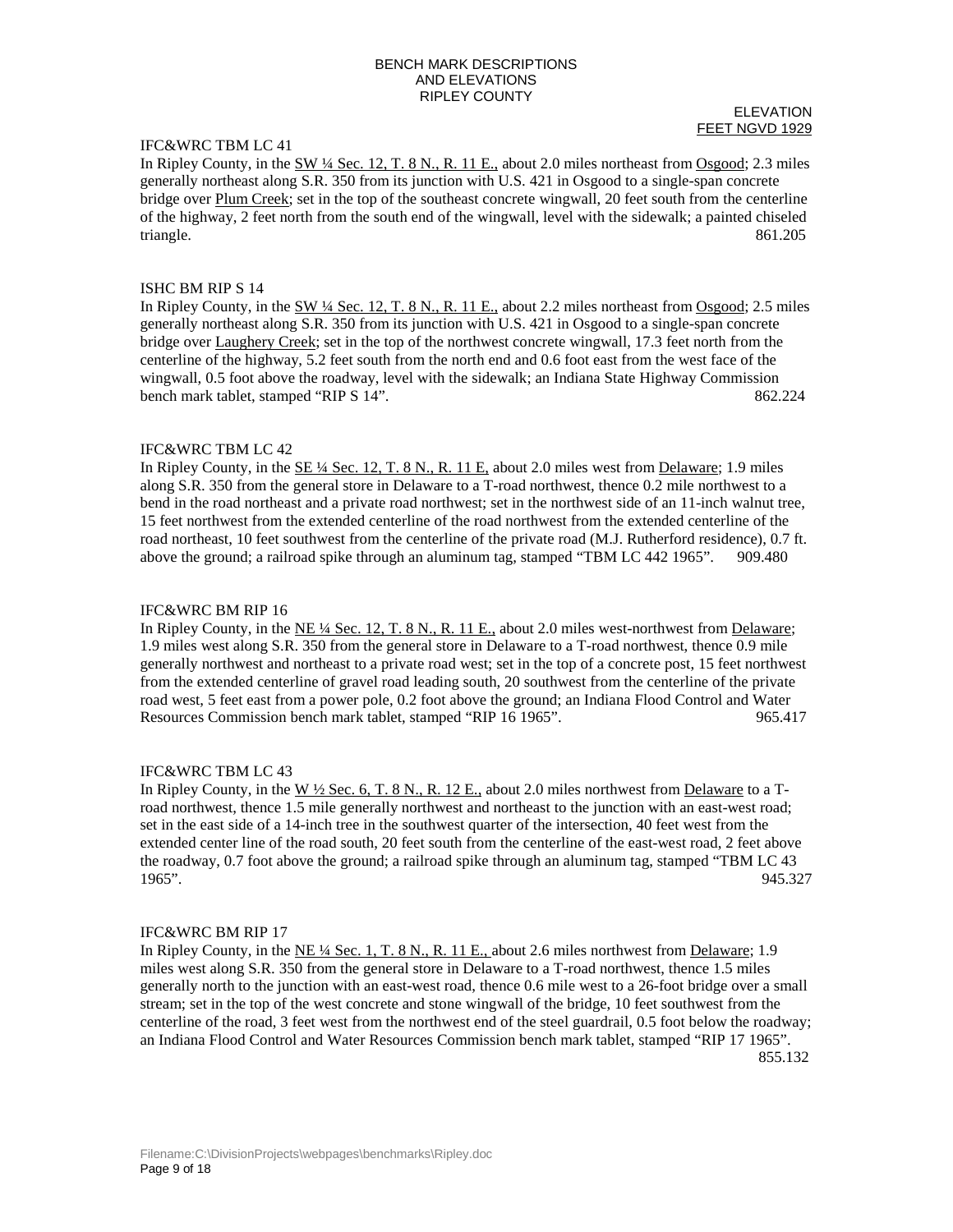# IFC&WRC BM RIP 19

#### ELEVATION FEET NGVD 1929

In Ripley County, in the NW  $\frac{1}{4}$  Sec. 31, T. 9 N., R. 12 E., about 4.7 miles east from Napoleon; 4.9 miles generally east along S.R. 48 from its junction with U.S. 421 in Napoleon to a north-south crossroad, (100 East Road), thence 0.8 mile south to a small drain under the roadway; set in the top of a concrete post, 56 feet south from the drain, 15 feet east from the centerline of the road, 5 feet north from a power pole, 1 foot above the roadway, 0.2 foot above the ground; an Indiana Flood Control and Water Resources Commission bench mark tablet, stamped "RIP 19 1965". 960.204

## USGS BM 21 CH

In Ripley County, in the  $E\frac{1}{2}$  Sec. 25, T. 9 N., R. 11 E., about 4.5 miles east of Napoleon; 4.9 miles east along S.R. 48 from its junction with U.S. 421 in Napoleon to a north-south crossroad (100 East Road), set in the top of a concrete post in the northwest quarter of the intersection, 40 feet north from the centerline of the highway, 20 feet west from the centerline of the north-south road, 0.3 foot above the ground, a U.S. Geological Survey bench mark tablet, stamped "961 CH 21 1943". 961.319

## IFC&WRC BM RIP 20

In Ripley County, in the  $S\frac{1}{2}$  Sec. 25, T. 9 N., R. 11 E., about 4.0 miles east from Napoleon; 4.4 miles east along S.R. 48 from its junction with U.S. 421 in Napoleon to a single-span concrete arch bridge over Laughery Creek; set in the top at the east end of the south concrete guardrail, 10 feet south from the centerline of the highway, 2.7 feet above the highway, 0.8 foot west from the east end of the guardrail; an Indiana Flood Control and Water Resources Commission bench mark tablet, stamped "RIP 20 1965". 903.276

## IFC&WRC TBM LC 45

In Ripley County, in the SE ¼ Sec. 25, T. 9 N., R. 11 E., about 3.7 miles east from Napoleon, 3.9 miles eat along S.R. 48 from its junction with U.S. 421 in Napoleon to a small drain under the highway; set in the east side of a 20-inch oak tree, 40 feet north from the centerline of the highway, in the center of the drain, 5 feet below the highway, 1.7 feet above the ground; a railroad spike through an aluminum tag, stamped "TBM LC 45 1965". 903.394

## IFC&WRC TBM LC 46

In Ripley County, in the SE ¼ Sec. 26, T. 9 N., R. 11 E., about 3.0 miles east from Napoleon; 3.2 miles east along S.R. 48 from its junction with U.S. 421 in Napoleon to a private lane north; set in the south side of a 36-inch maple tree, 55 feet north from the centerline of the highway, 10 feet east from the centerline of the private lane, 1.5 feet above the ground; a railroad spike through an aluminum tag, stamped "TBM LC 46 1965". 972.062

# IFC&WRC BM RIP 21

In Ripley County, in the SE ¼ Sec. 27, T. 9 N., R. 11 E., about 2.5 miles east from Napoleon; 2.7 miles east along S.R. 48 from its junction with U.S. 421 in Napoleon to the junction of S.R. 229; set in the top of a concrete post in the southwest quarter of the intersection, 28 feet south from the centerline of the road south (100 West Road), 3 feet east from a power pole, 1 foot above the roadway, level with the ground; an Indiana Flood Control and Water Resources Commission bench mark tablet, stamped "RIP 21 1965". 970.512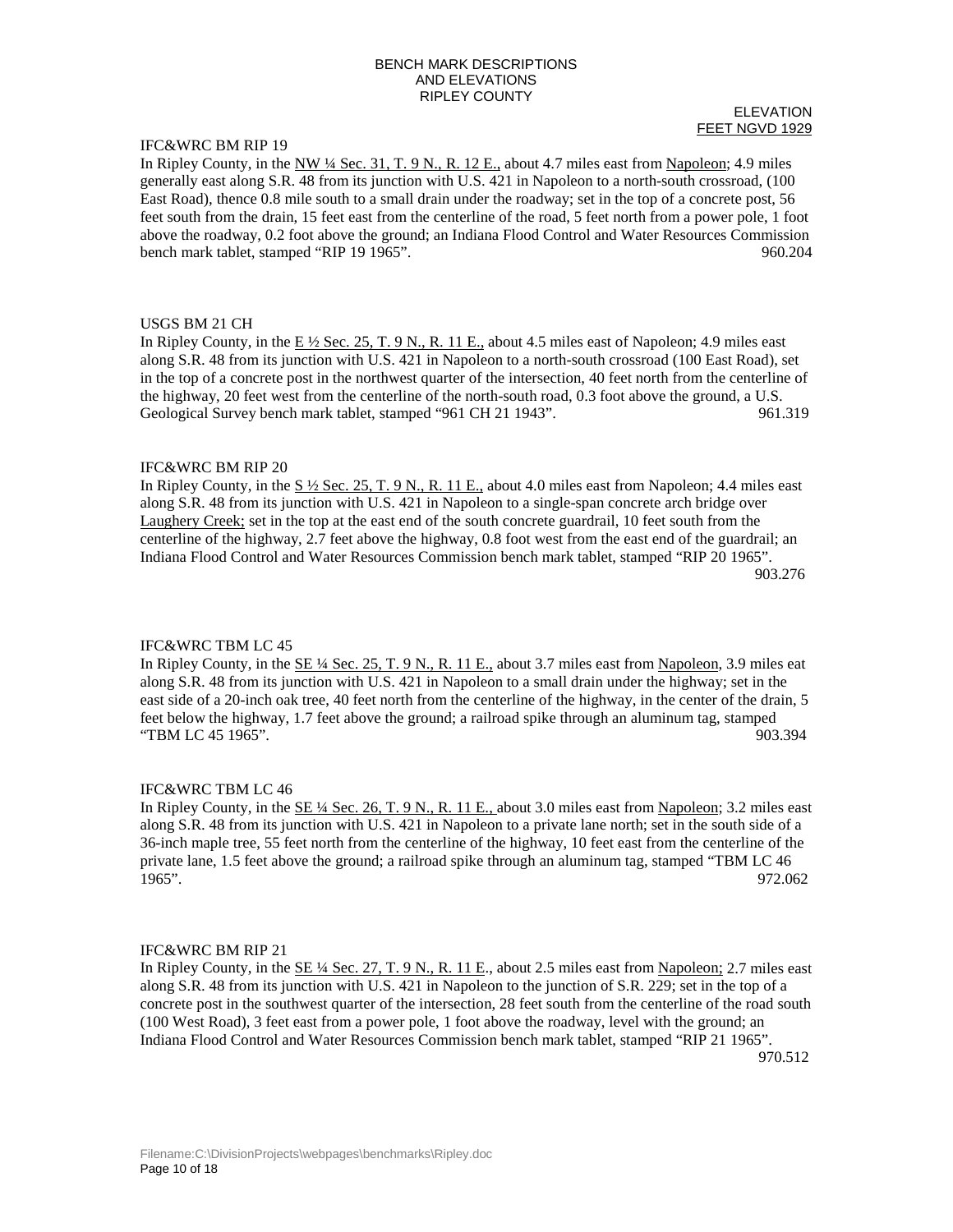ELEVATION FEET NGVD 1929

# IFC&WRC TBM LC 47

In Ripley County, in the NE ¼ Sec. 27, T. 9 N., R. 11 E., about 2.5 miles east from Napoleon; 3.2 miles east and north along S.R. 229 from its junction with U.S. 421 in Napoleon to the Oliver W. Bultman residence; set in the east side of a 36-inch tree, 50 feet south from the centerline of driveway, 30 feet west from the centerline of the highway, 1.5 feet above the ground; a railroad spike through an aluminum tag, stamped "TBM LC 47 1965". 983.659

## IFC&WRC BM RIP 22

In Ripley County, in the SW ¼ Sec. 23, T. 9 N., R. 11 E., about 2.5 miles east from Napoleon, 3.6 miles east and north along S.R. 229 from its junction with U.S. 421 in Napoleon to a T-road east (925 North Road); set in the top of a concrete post in the northeast quarter of the intersection, 17 feet east from the centerline of the highway, 27 feet north from the centerline of the road east, 7 feet north from a fence corner, 1.5 feet west from a fence line, level with the ground, an Indiana Flood Control and Water Resources Commission bench mark tablet, stamped "RIP 22 1965". 974.562

#### IFC&WRC TBM LC 48

In Ripley County, in the N  $\frac{1}{2}$  Sec. 23, T. 9 N., R. 11 E., about 3.0 miles east-northeast from Napoleon, 4.3 miles east and north along S.R. 229 from its junction with U.S. 421 in Napoleon to a bend in the highway and a T-road east; set in the north side of an 11-inch walnut tree, 80 feet west from the extended centerline of the highway leading north, 40 feet south from the centerline of the highway wets, 1.0 feet above the ground; a railroad spike through an aluminum tag, stamped "TBM LC 48 1965". 978.023

## IFC&WRC BM RIP 23

In Ripley County, in the SE ¼ Sec. 14, T. 9 N., R. 11 E., about 3.5 miles east-northeast from Napoleon; 5.1 miles east and north along S.R. 229 from its junction with U.S. 421 in Napoleon to an east-west crossroad (1050 North Road); set in the top of a concrete post in the southeast quarter of the intersection, 20 feet east from the centerline of the highway, 15 feet south from the centerline of the east-west road, 15 feet west from a telephone pole, 3 feet east from a fence corner post, 0.1 foot above the ground; an Indiana Flood Control and Water Resources Commission bench mark tablet,, stamped "RIP 23 1965". 975.539

#### IFC&WRC BM RIP 25

In Ripley County, in the <u>SE ¼ Sec. 12, T. 9 N., R. 11 E.</u>, about 4.8 miles east-northeast from Napoleon; 5.1 miles east and north along S.R. 229 from its junction with U.S. 421 in Napoleon to an east-west crossroads (1050 North Road), thence 1.2 miles generally east to a T-road north (50 East Road), thence 0.4 mile north to a 14-foot concrete bridge over a small stream; set in the top at the north end of the west concrete headwall of the bridge, 10 feet west from the centerline of the road, 2 feet south from the north end of the headwall, 2 feet above the roadway; an Indiana Flood Control and Water Resources Commission bench mark tablet, stamped "RIP 25 1965". 888.839

#### IFC&WRC TBM LC 51

In Ripley County, in the  $W \frac{1}{2}$  Sec. 12, T. 9 N., R. 11 E., about 4.7 miles northeast from Napoleon; 6.6 miles east, north and northeast along S.R. 229 from its junction with U.S. 421 in Napoleon to a T-road southeast; set in the east side of a 12-inch pine tree, 35 feet southeast from the centerline of the highway, 25 feet northeast from the centerline of the road southeast, 3 feet above the highway, 1 foot above the ground, a railroad spike through an aluminum tag, stamped "TBM LC 51 1965". 934.223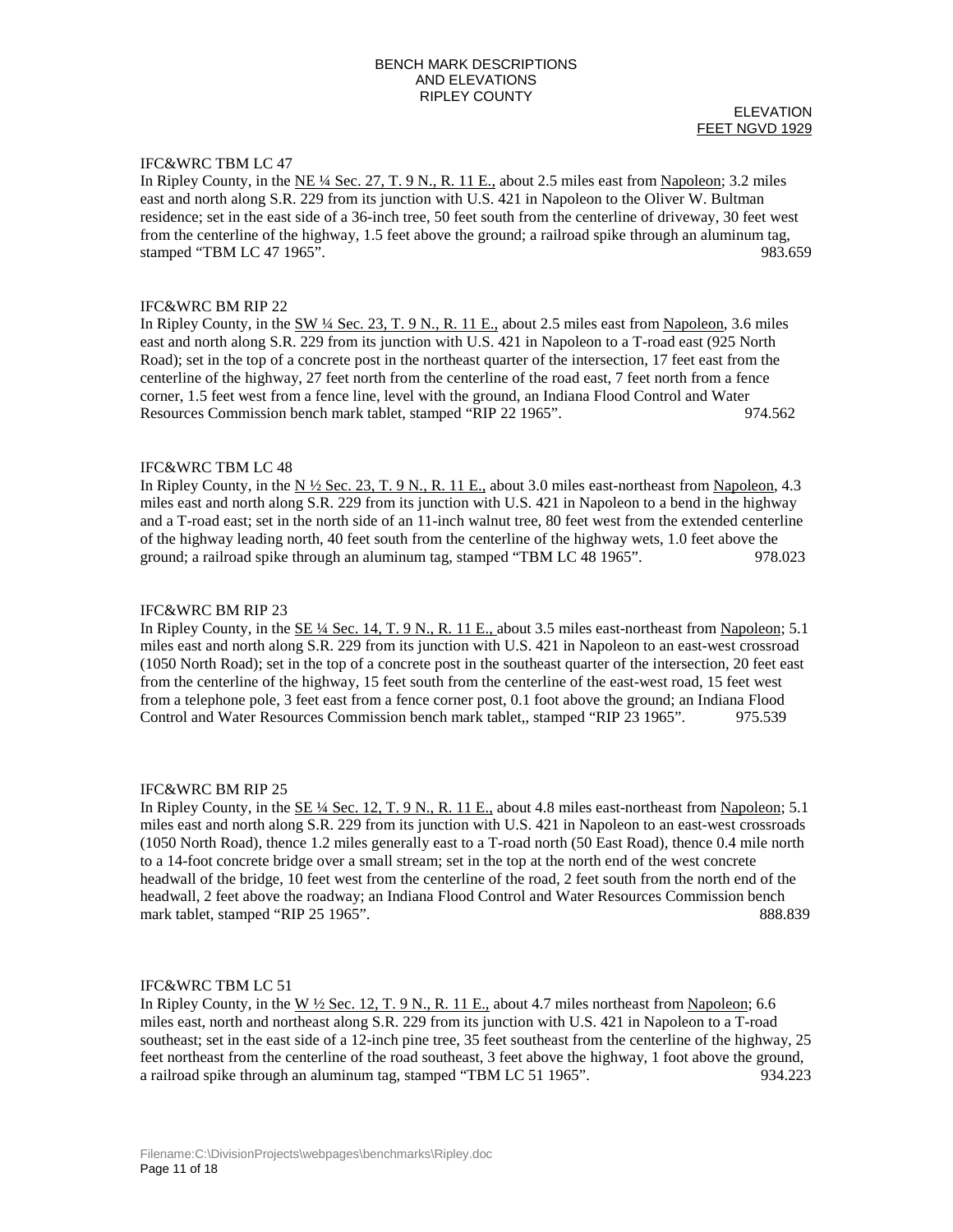#### ELEVATION FEET NGVD 1929

## IFC&WRC BM RIP 26

In Ripley County, in the NE ¼ Sec. 12, T. 9 N., R. 11 E., about 5.2 miles northeast from Napoleon; 6.9 miles east, north and northeast along S.R. 229 from its junction with U.S. 421 in Napoleon to a single-span wooden deck bridge over Laughery Creek; set in the top of the northeast concrete wingwall of the bridge, 9 feet east from the centerline of the road, 6 feet southwest from the northeast end of the wingwall, level with the roadway; an Indiana Flood Control and Water Resources Commission bench mark tablet, stamped "RIP 26 1965". *DESTROYED 6/14/72* 889.112

## IFC&WRC BM RIP 27

In Ripley County, in the  $N \frac{1}{2}$  Sec. 12, T. 9 N., R. 11 E., about 4.8 miles northeast from Napoleon; 7.3 miles east, north and northeast along S.R. 229 from its junction with U.S. 421 in Napoleon to a T-road west (1200 North Road), thence 0.4 mile west to a 36-inch pipe culvert under the roadway; set from the centerline of the road, 2 feet west from the centerline of the road, 2 feet west from the east end of the headwall, 2 feet above the roadway; an Indiana Flood Control and Water Resources Commission bench mark tablet, stamped "RIP 27 1965". 887.409

## IFC&WRC TBM LC 55

In Ripley County, in the NE ¼ Sec. 8, T. N., R. 11 E., about 2.9 miles north from Napoleon, 1.4 miles north along U.S. 421 from the junction at S.R. 229 in Napoleon to a T-road east (1050 North Road), thence 1.2 miles generally east to a north-south crossroad (300 West Road), thence 1.2 miles north to a bend in the road west set in the west side of a power pole, 15 feet north from the extended centerline of the road west, 6 feet west from the extended centerline of the road south, 1 foot from a fence corner post, 1.5 feet above the ground; a railroad spike through an aluminum tag, stamped "TBM LC 55 1965". 962.749

## USGS BM CH 17

In Ripley County, in the  $S \frac{1}{2}$  Sec. 5, T. 9 N., R. 11 E., about 4.0 miles south-southeast from New Point (Decatur County,); 4.0 miles south from the main crossroads in New Point to a T-road west (1200 North Road); set in the top of a concrete post, 750 feet north from a steel bridge over Laugher Creek, 16 feet north from the extended centerline of the north-south road, 3 feet south from a power pole, 0.5 foot above the ground, a U.S. Geological Survey bench mark tablet, stamped "922 CH 17 1943". 921.567

## IFC&WRC BM RIP 30

In Ripley County, in the S ½ Sec. 4, T. 9 N., R. 11 E., about 3.7 miles south-southeast from New Point (Decatur County); 3.0 miles south from the main crossroads in New Point to a T-road east (500 South Road), thence 1.0 mile east to a north-south crossroad (250 West Road), thence 0.6 mile south to a singlespan concrete and steel bridge over Laughery Creek; set in the top of the northwest concrete wingwall of the bridge, 11 feet west from the center line of the road, 7 feet southeast from the northwest end of the wingwall, 1.5 feet above the roadway; an Indiana Flood Control and Water Resources Commission bench mark tablet, stamped RIP 30 1965". *DESTROYED 8-16-84 To Be Reset LJC* 923.187

## IFC&WRC TBM LC 56

In Ripley County, in the  $N \frac{1}{2}$  Sec. 4, T. 8 E., 3.4 miles south from New Point (Decatur County); 3.0 miles south from the main crossroads in New Point to a T-road east (500 South Road), thence 1.0 mile east to a north-south crossroad (250 West Road), thence 0.4 mile south to a 33-foot concrete bridge over Tub Creek; set in the top of the north end of the east concrete guardrail, 9 feet east from the centerline of the bridge, 4 feet above the roadway, 2 feet south from the north end of the guardrail; a painted chiseled triangle.

917.762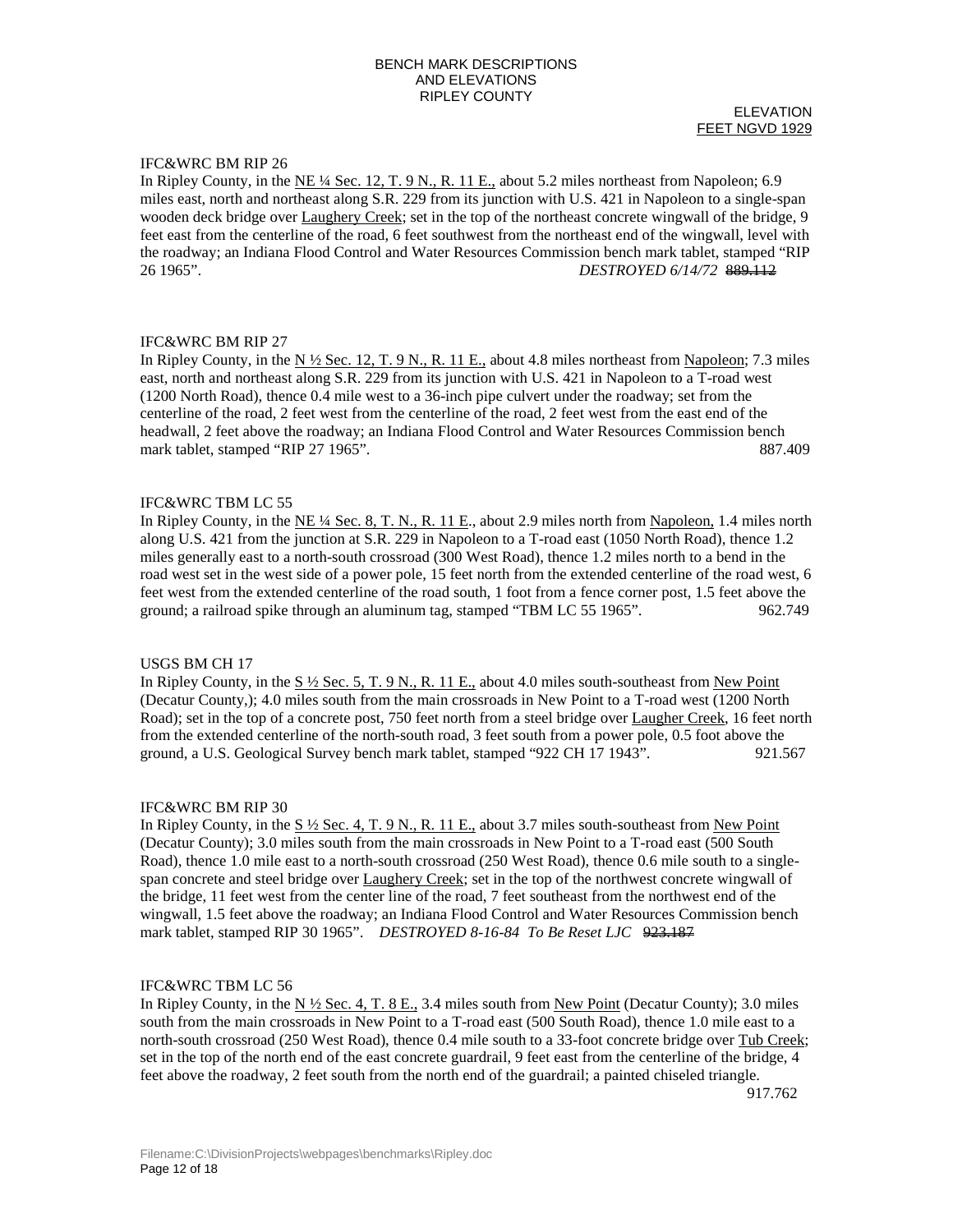ELEVATION FEET NGVD 1929

# IFC&WRF BM RIP 29

In Ripley County, in the  $\frac{NW \frac{1}{4} \text{ Sec. 10, T. 9 N., R. 11 E.,}}{N}$  about 3.3 miles north-northeast from Napoleon; 7.3 miles east, north and northeast along S.R. 229 from its junction with U.S. 421 in Napoleon to a T-road west (1200 North Road), thence 2.5 miles generally west to a T-road south, thence 0.1 mile south to a single-span steel truss bridge over Laughery Creek; set in the top of the southeast concrete bridge seat, 10 feet east from the centerline of the bridge, 1.2 feet south from the north face of the bridge seat, 1.2 feet below the bridge floor; an Indiana Flood Control and Water Resources Commission bench mark tablet, stamped "RIP 29 1965". 910.658

## IFC&WRC TBM LC 53

In Ripley County, in the  $NW$  ¼ Sec. 10, T. 9 N., R. 11 E., about 3.1 miles north-northeast from Napoleon; 7.3 miles east, north and northeast along S.R. 229 from its junction with U.S. 421 in Napoleon to a T-road west (1200 North Road), thence 2.7 miles generally west to a concrete slab bridge over Laughery Creek; set in the north side of a 32-inch tree, 35 feet north from the northwest corner of the bridge approach, 20 feet northeast from the centerline of a private road northwest, 4 feet above the roadway, 0.7 foot above the ground; a railroad spike through an aluminum tag, stamped "TBM LC 53 1965". 908.871

### IFC&WRC TBM LC 49

In Ripley County, in the E  $\frac{1}{2}$  Sec. 14, T. 9 N., R. 11 E., about 4.0 miles east-northeast from Napoleon; 5.1 miles east and north along S.R. 229 from its junction with U.S. 421 in Napoleon to an east-west crossroad (1050 North Road), thence 0.5 mile east to a bend in the road to the north at the Carl J. Firsich residence; set in the top at the west end of a 4-foot concrete headwall for a 1-foot pipe under the roadway, 35 feet west from the residence mailbox, 15 feet north from the centerline of the road west, 0.5 foot above the roadway; a painted chiseled triangle. 958.997

## IFC&WRC TBM LC 50

In Ripley County, in the NE  $\frac{1}{4}$  Sec. 13, T. 9 N., R. 11 E., about 4.7 miles east-northeast from the Napoleon; 5.1 miles east and north along S.R. 229 from its junction with U.S. 421 in Napoleon to an east-west crossroad (1050 North Road), thence 1.2 miles generally east to a T-road north (50 East Road); set in the north side of an oak tree, 100 feet west from the centerline of the road north, 12 feet south from the centerline of the east-west road, 2 feet above the roadway, 1 foot above the ground; a railroad spike through an aluminum tag, stamped "TBM LC 50 1965". (1996) 956.522

## IFC&WRC BM RIP 24

In Ripley County, in the  $E\frac{1}{2}$  Sec. 13, T. 9 N., R. 11 E., about 5.0 miles east-northeast from Napoleon; 5.1 miles east and north along S.R. 229 from its junction with U.S. 421 in Napoleon to an east-west crossroad (1050 North Road), thence 1.7 mile east and south to a single-span steel truss bridge over Laughery Creek; set in the top of the northeast concrete wingwall of the bridge, 20 feet east from the centerline of the bridge, 2 feet below the roadway; an Indiana Flood Control and Water Resources Commission bench mark tablet, stamped "RIP 24 1965". 884.830

## USGS BM 20 CH

In Ripley County, in the SW 1/4 Sec. 18, T 9 N., R. 12 E., about 5.2 miles east-northeast from Napoleon; 5.1 miles east and north along S.R. 229 from its junction with U.S. 421 in Napoleon to an east-west crossroad (1050 North Road), thence 2.0 miles east and south to a T-road south; set in the top of a concrete post, 90 feet east from the centerline of the road south, 20 feet north from the centerline of the east-west road, 5 feet above the roadway, 0.4 foot above the ground; a U.S. Geological Survey bench mark tablet, stamped "932 CH 20 1943". 932.001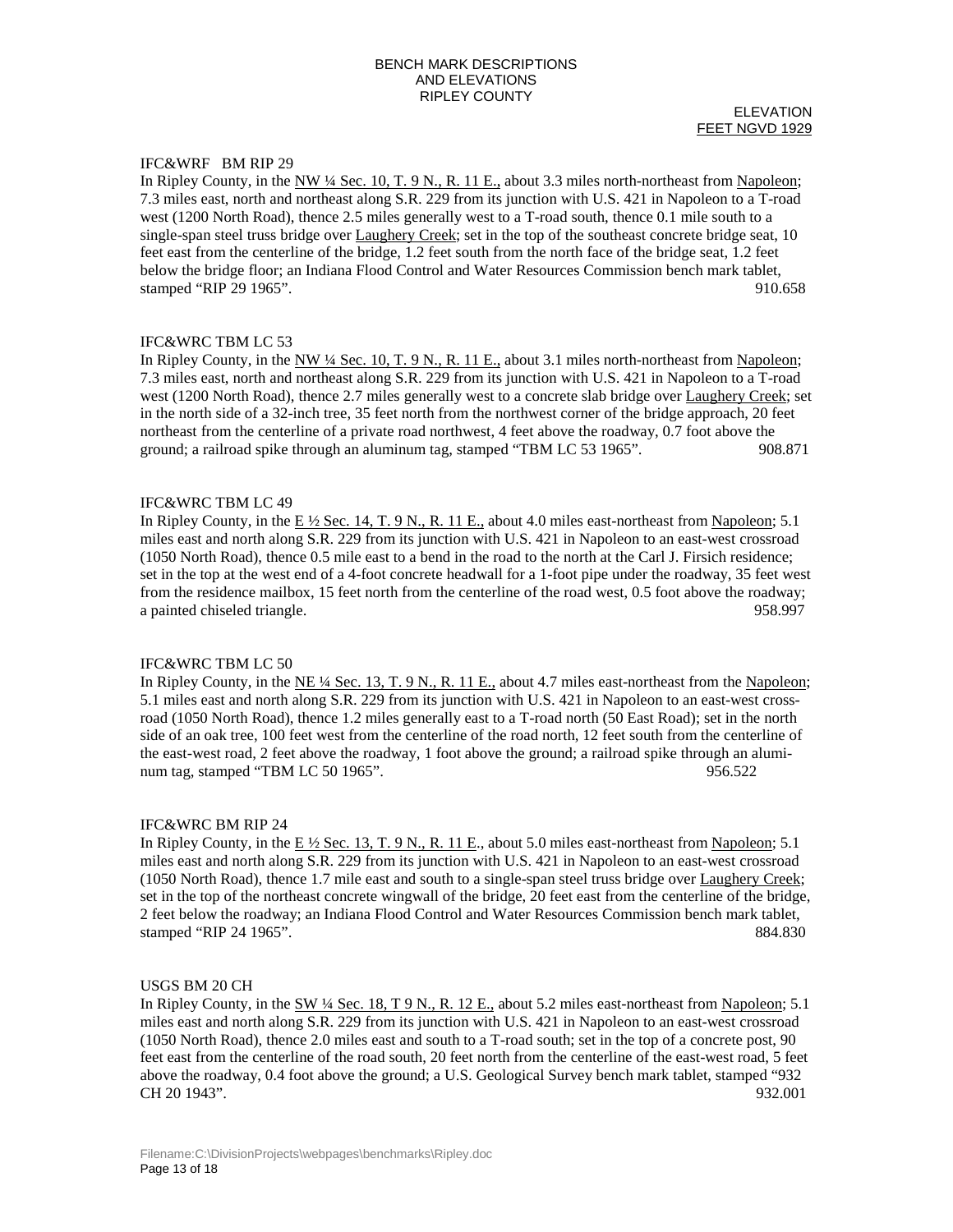ELEVATION FEET NGVD 1929

## IFC&WRC TBM LC 57

In Ripley County, in the SE 1/4 Sec. 33, T. 10 N., R. 11 E., about 3.0 miles south-southeast from New Point (Decatur County); 3.0 miles south from the main crossroads in New Point to a T-road east (500 South), thence 1.4 miles east to a 45-foot bridge over Tub Creek; set in the top of the northeast stone wingwall of the bridge, 9 feet north from the centerline of the road, 1.5 feet northeast from the east end of the north steel pipe guardrail, 1.5 feet below the roadway; a painted chiseled triangle. 919.268

#### IFC&WRC TBM LC 58

In Franklin County, in the W  $\frac{1}{2}$  Sec. 34, T. 10 N., R. 11 E., about 2.7 miles south-southeast from New Point (Decatur County); 2.0 miles south from the main crossroads in New Point to an east-west T-road (400 South Road), thence 1.5 miles east to a north-south crossroad (Decatur-Franklin County Line), thence 0.4 mile south to the "Joy Fishing Lake" on the west side of the road; set in the northwest side of a 36-inch maple tree, 90 feet south from the outlet culvert structure for the lake, 13 feet east from the centerline of the road, 1.7 feet above the ground, about level with the roadway; a railroad spike through an aluminum tag, stamped "TBM LC 58 1965". 944.043

### IFC&WRC TBM LC 59

In Decatur County, in the  $\underline{SE 4}$  Sec. 28, T. 10 N., R. 11 E., about 2.3 miles south-southeast from New Point; 1.0 mile south from the main crossroads in New Point to an east-west crossroad (300 South Road), thence 1.5 mile east to a north-south crossroad (Decatur –Franklin County Line), thence 0.6 mile south to a barn on the east side of the road; set in the top at the center of a 5-foot concrete box culvert under the road, 140 feet south from the southwest corner of the barn, 12 feet west from the centerline of the road, 1 foot above the railway; a painted chiseled triangle. 947.220

## IFC&WRC TBM LC 60

In Decatur County, in the  $\underline{\text{SE 4/}4 \text{ Sec. 21, T. 10 N., R. 11 E.,}}$  about 1.8 miles east-southeast from New Point, 1.2 miles south from the main crossroads in New Pint; 1.2 miles south from the main crossroads in New Point to an east-west crossroad (300 South Road), thence 1.5 miles east to a north-south crossroad (300 South Road), thence 1.5 miles eat to a north-south crossroad (Decatur-Franklin County Line); set in the east side of a 28-inhc oak tree, 100 feet north from the centerline of the north-south road, 6 feet west from a fence line, 1.3 feet above the ground; 6 feet west from a fence line, 1.3 feet above the ground; a railroad spike through an aluminum tag, stamped "TBM LC 60 1965". 977.775

## USC&GS BM K 272

In Franklin County, in the NW ¼ Sec. 22, T. 10 N., R. 11 E., about 1.7 miles east from New Point (Decatur County), 2.0 miles east along the New York Central Railroad from the station at New Point to a north-south gravel crossroad; set in the top of a concrete post in the northeast quarter of the crossing, 38 feet north from the north rail, 18 feet east from the centerline of the road, 7 feet west from a concrete fence corner post, 5 feet below the track, 0.2 foot above the ground; a U.S. Coast and Geodetic Survey bench mark tablet, stamped "K 272 1947". 980.766

## USC&GS BM L 272

In Franklin County, in the NW ¼ Sec. 23, T. 10 N., R. 11 E., about 2.6 miles southeast from New Point (Decatur County), 2.9 miles east along the New York Central Railroad from the station in New Point to a concrete arch overpass No. 317A at a north-south road (1400 West Road); set in the top at the east end of the headwall, 0.05 foot below the track; a U.S. Coast and Geodetic Survey bench mark tablet, stamped "L 272 1947". 982.921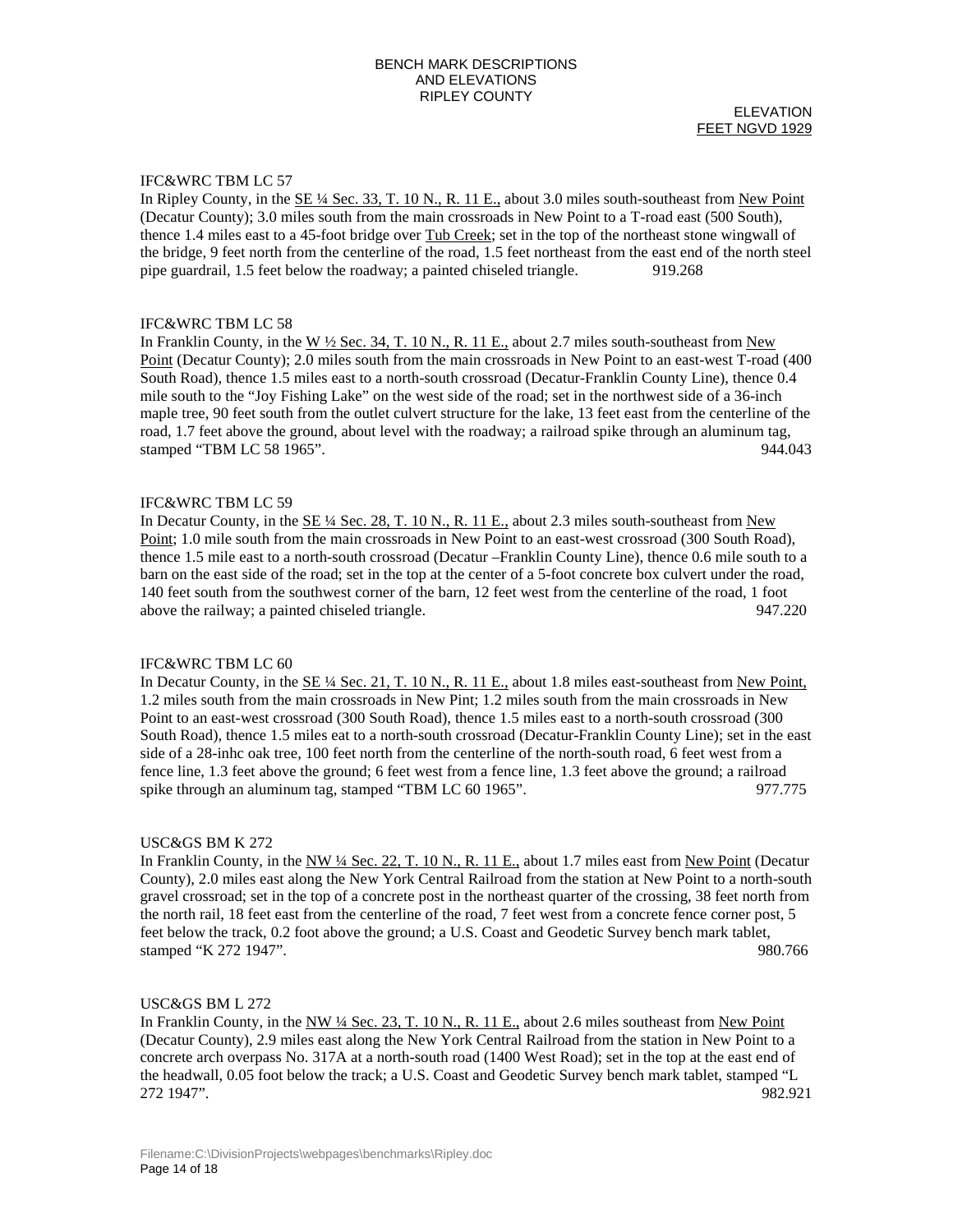### ELEVATION FEET NGVD 1929

## IFC&WRC TBM LC 54

In Ripley County, in Sec. 9, T. 9 N., R. 11 E., about 2.7 miles north-northeast from Napoleon; 1.4 miles north along U.S. 421 from its junction with S.R. 229 in Napoleon to a T-road east (1050 North Road), thence 1.7 miles generally east to a north-south crossroad (250 West Road), thence 1.0 mile north to an east-west crossroad (1150 North Road); set in the top at the center of a 6-foot concrete headwall for a 24 inch pipe culvert under the road, in the southwest quarter of the junction, 15 feet south from the centerline of the east-west road, 13 feet west from the centerline of the north-south road, 1 foot above the roadway; a painted chiseled triangle. 984.549

## USGS TBM 817.2

In Ripley County, in Sec. 4, T. 6 N., R. 10 E., about 2.5 miles west along K road from its junction with Michigan Road in New Marion; to a T-road south, thence south 1.0 miles to a steel truss bridge over Graham Creek, set in the top of a steel rivet on top of the northwest steel abutment; a chiseled cross; painted "UE 817.188". 817.188

# USGS BM 71SKS

In Ripley County, in Ripley County, in Sec. 34, T. 7 N., R. 10 E., about 2.2 miles west of New Marion; 2.2 miles west along K road from its junction with Michigan Road, in New Marion, 10 a T-road north; set in the top of a concrete post, 55 feet southwest from the centerline of the T-road north, 4.7 feet west from a telephone pole; a U.S. Geological Survey bench mark tablet, stamped "71 SKS 1955 902" and painted USBM 902.3". 902.325

## USGS RM

In Ripley County, in Sec. 34, T. 7 N., R. 10 E., about 2.2 miles west of New Marion, 2.2 miles generally west along K road from its junction with Michigan Road in New Marion to a T-road north; set in the base of a power pole; 80 feet northwest from the centerline of the T-road north; a railroad spike.

902.934

# USGS TBM UE 889.8

In Ripley County, in Sec. 36, T. 7 N., R. 10 E., about 0.4 mile west of New Marion; 0.4 mile west along K road from its junction with Michigan Road in New Marion to Gate #9 of the Jefferson Proving Grounds; a railroad spike set in the base of a telephone pole, 21 feet southeast from the centerline of the gate; painted "UE 88.9.8". 889.764

## USGS BM TT8T 913 1943

In Ripley County, in  $S \frac{1}{2}$  Sec. 36, T. 7 N., R. 10 E., about 0.1 mile south of New Marion; at the edge of the Shelby County School yard; set in the top of a concrete post; 75 feet southeast from the centerline of on asphalt road, 2 feet north from a telephone pole painted "913.5"; a U.S. Geological Survey bench mark tablet, stamped "TT8T 913 1943". 913.485

## IFC&WRC TBM GC 28

In Ripley County, in the NE ¼ Sec. 36, T. 7 N., R. 10 E., about 0.4 miles north of New Marion; 0.4 mile north along Michigan Road from its junction with South Road in New Marion to a steel truss bridge over Graham Greek; 60 feet north from the south end of a stone arch bridge, 9 feet east from the centerline of road, at the north end of the east wheel guard, 0.3 feet above the ground; a chiseled triangle. 851.038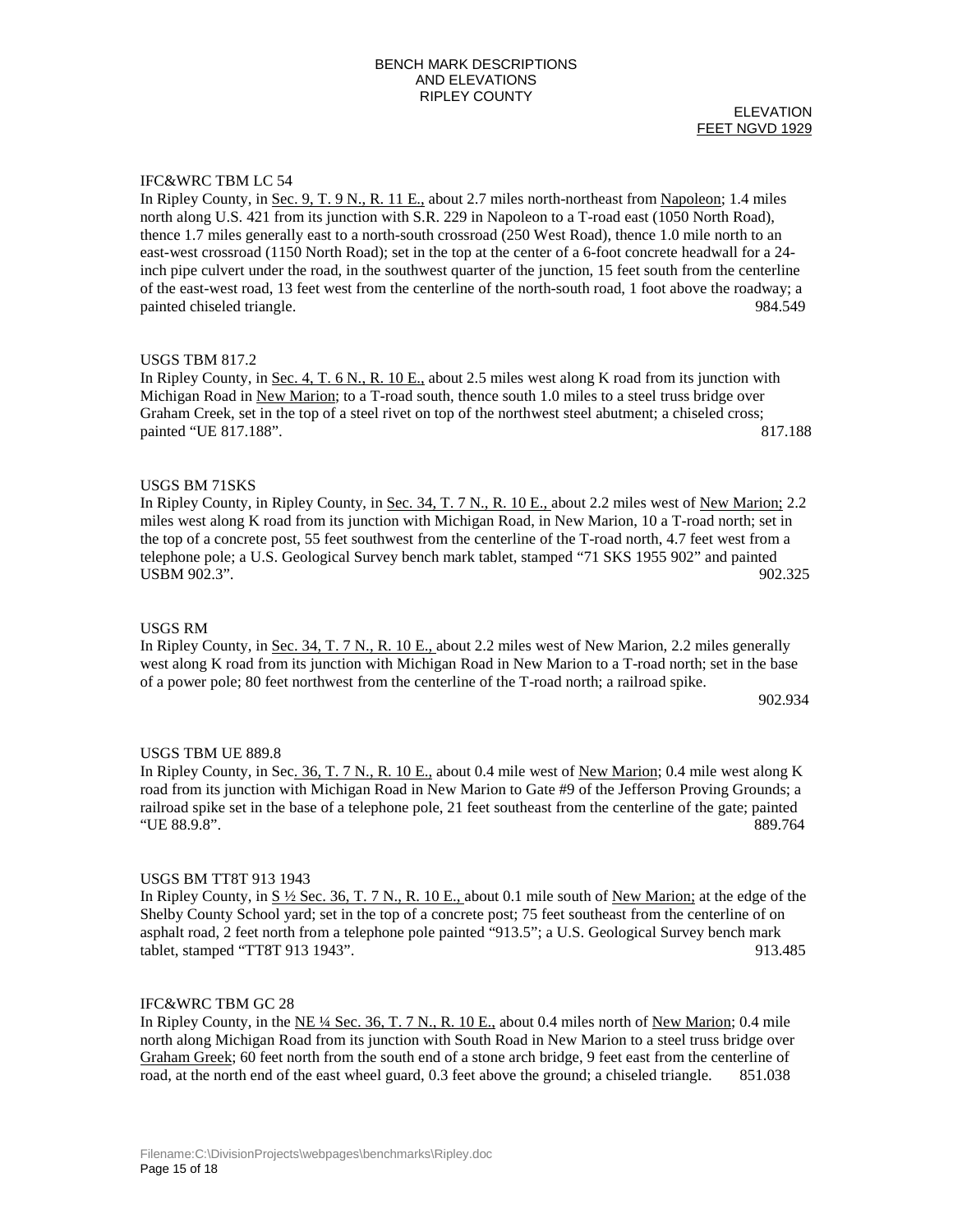#### ELEVATION FEET NGVD 1929

## USGS BM TT9T 941 1943

In Ripley County, in Sec. 32, T. 7 N., R. 11 E., about 1.7 miles east along South Road from its junction with Michigan Road, in New Marion, to 350 West Road; set in the northwest quarter of the intersection, 20 feet west from the centerline of the gravel road, 21 feet north from the centerline of South Road, 75 feet southwest from a white frame house, 3 feet northwest from a fence corner and about 0.3 foot above the ground; a U.S. Geological Survey bench mark tablet, stamped "TT9T 941 1943". 940.814

## IFC&WRC TBM GC 29

In Ripley County, in the SW 1/4 Sec. 29, T. 7 N., R. 11 E., about 2.1 miles northeast of New Marion; 2 miles east along South Road from its junction with Michigan Road in New Marion to 350 West Road, thence 0.6 miles north; set in the east side of a power pole, 150 feet northwest from a white farm house, 25 feet east from a 16-inch tree, 17 feet west from the centerline of a gravel road, 3 feet above the roadway, 1.3 feet above the ground, a boat spike through an aluminum tag, stamped "TBM BGC 29 1957". 943.428

#### IFC&WRC TBM GC 30

In Ripley County, in the SW 1/4 sec. 29, T. 7 N., R. 11 E., about 2.5 miles northeast of New Marion; 2.0 miles east along South Road from its junction with Michigan Road in New Marion to 350 West Road, thence 1.0 mile north; set in the east side of a power pole, 130 feet north from a farm road leading west, 19 feet west from the centerline of the road, 2.0 feet above the roadway and 0.5 foot above the ground, a boat spike through an aluminum tag, stamped "TBM BGC 30 1957". 949.985

## IFC&WRC TBM GC 31

In Ripley County, in the NE ¼ Sec. 29, T. 7 N., R. 11 E., about 2.4 miles northeast of New Marion; 2 miles east along South Road from its junction with Michigan Road in New Marion to 350 West Road, thence 1.5 miles north to a concrete bridge over Graham Creek, set in the southeast abutment, 9 feet east from the centerline of the bridge, 10 feet north from the south end of the east abutment and about 2 feet above the ground, a painted chiseled triangle. 884.448

## ISHC BM RIP S-33

In Ripley County, in the NW ¼ Sec. 13, T. 6 N., R. 12 E., about 0.5 mile southeast of Friendship, 0.5 mile southeast along State Road 62 from the American Baptist Church in Friendship to the State Road 62 bridge over Caesar Creek, set in the top of the east wingwall of the bridge, 15.3 feet southeast from the center line of the highway, 0.6 foot northeast from the southwest face of the wingwall, about level with the highway, an Indiana State Highway Commission brass bench mark tablet, stamped "RIP S-33". 621.358

# IFC&WRC BM RIP 1 RESET 1973

In Ripley County, in the  $W \frac{1}{2}$  Sec. 1 T. 6 N., R. 12 E., about 0.3 mile southeast of Friendship, 0.3 mile southeast along State Road 62 from the American Baptist Church in Friendship to a T-road southwest and a concrete bridge over Laughery Creek, set in top of the northeast end of the northwest concrete bridge sidewalk guardrail, 59.3 feet southwest from the center line of the highway, 10.6 feet northwest from the center line of the T-road, 4.8 feet southwest from the northeast end of the bridge, 1.2 feet above the roadway, a standard Indiana Flood Control and Water Resources Commission brass bench mark tablet, stamped "RIP 1 RESET 1973". 622.900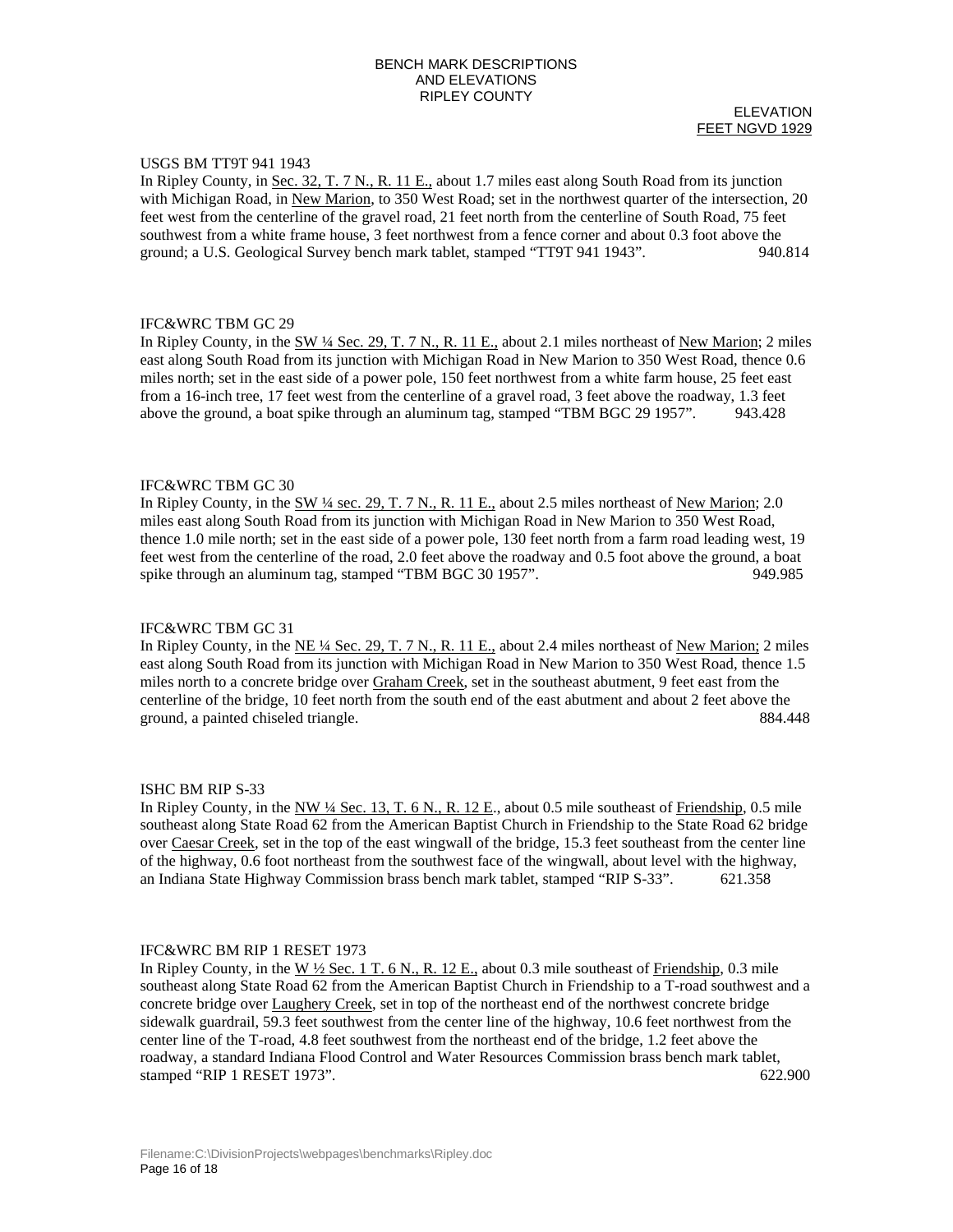#### ELEVATION FEET NGVD 1929

# ISHC BM RIP S-32

In Ripley County, in the NE  $\frac{1}{4}$ , Sec. 14, T. 6 N., R. 12 E., about 0.3 mile northwest from Friendship, 0.5 mile northwest along State Road 62 from the American Baptist Church in Friendship to the State Road 62 concrete bridge over Laughery Creek, set in top of the northwest concrete wingwall, 14.2 feet north from the center line of the highway 0.6 foot west from the east face of the wingwall, about level with the highway, an Indiana State Highway Commission brass bench mark tablet, stamped "RIP S-32". 630.779

### IFC&WRC BM RIP 4 RESET 1973

In Ripley County, in the NE ¼, Sec. 3, T. 6 N., R. 12 E., about 2.0 miles northwest of Friendship, 0.4 mile northwest along State Road 62 from the American Baptist Church in Friendship to a T-road north, thence 2.6 miles generally north to a 27-foot bridge over a small stream, set in the top of the south end of the east abutment of the bridge, 11 feet south from the center line of the road, 1.3 feet below the roadway, 0.6 foot east from the west face of the abutment, a standard Indiana Flood Control and Water Resources Commission brass bench mark tablet, stamped "RIP 4 RESET 1973". 660.912

#### IFC&WRC TBM LC 26

In Ripley County, in the SW ¼ Sec. 19, T. 7 N., R. 12 E., about 2.5 miles south-southeast of Versailles, 2.6 miles south-southeast along State Road 129 from its junction with U.S. Highway 421 in Versailles to an east-west crossroad (300 South Road), set in the top at the center of a 7-foot concrete headwall for a 24 inch pipe culvert under the highway, 160 feet north from the center line of the east-west road, 40 feet east from the center line of the highway, 9 feet below the highway, a painted chiseled triangle. 967.619

## IFC&WRC BM RIP 11 RESET 1973

In Ripley County, in the SE ¼ Sec. 18, T. 7 N., R. 12 E., about 1.5 miles southeast of Versailles, about 1.5 miles east along State Road 129 from its junction with U.S. Highway 421 in Versailles to an east-west crossroad (200 south road) thence 0.7 miles generally east to a sharp turn to the southwest and a farm lane east, set in the top of a concrete post in the southeast quarter of the junction, 18.2 feet south from the center line of the road southwest, 3.2 feet northeast from a 1.3-foot fence corner post, about level with the ground, a standard Indiana Flood Control and Water Resources Commission brass bench mark tablet, stamped "RIP 11 RESET 1973". 752.489

## IFC&WRC BM RIP 18 RESET 1973

In Ripley County, in the NW ¼ Sec. 11, T. 8 N., R. 1 E., about 3.0 miles northwest of Delaware, 1.9 miles west along State Road 350 from the general store in Delaware to a T-road northwest, thence 1.5 miles northwest and northeast to an east-west T-road, thence 1.1 miles generally west to a concrete bridge over Laughery Creek, set in the top of the northwest concrete wingwall, 12.7 feet north from the center line of the road, 0.8 foot west from the east face of the wingwall, about level with the bridge floor, a standard Indiana Flood Control and Water Resources Commission brass bench mark tablet, stamped "RIP 18 RESET 1973". 865.983

## IFC&WRC TBM LC 44

In Ripley County, in the  $\underline{S \frac{1}{2} \text{Sec. 36, T. 9 N., R. 11 E.}}$ , about 4.5 miles east-southeast of Napoleon, 4.9 miles generally east along State Road 48 from its junction with U.S. Highway 421 in Napoleon to a northsouth crossroad, thence 1.7 miles generally south along 100 East Road, set in the northwest side of a 14 inch tree, 15 feet southeast from the center line of the road, 3 feet above the roadway, 0.6 foot above the ground, a railroad spike driven through an aluminum tag, stamped "TBM LC 44 1965". 948.313